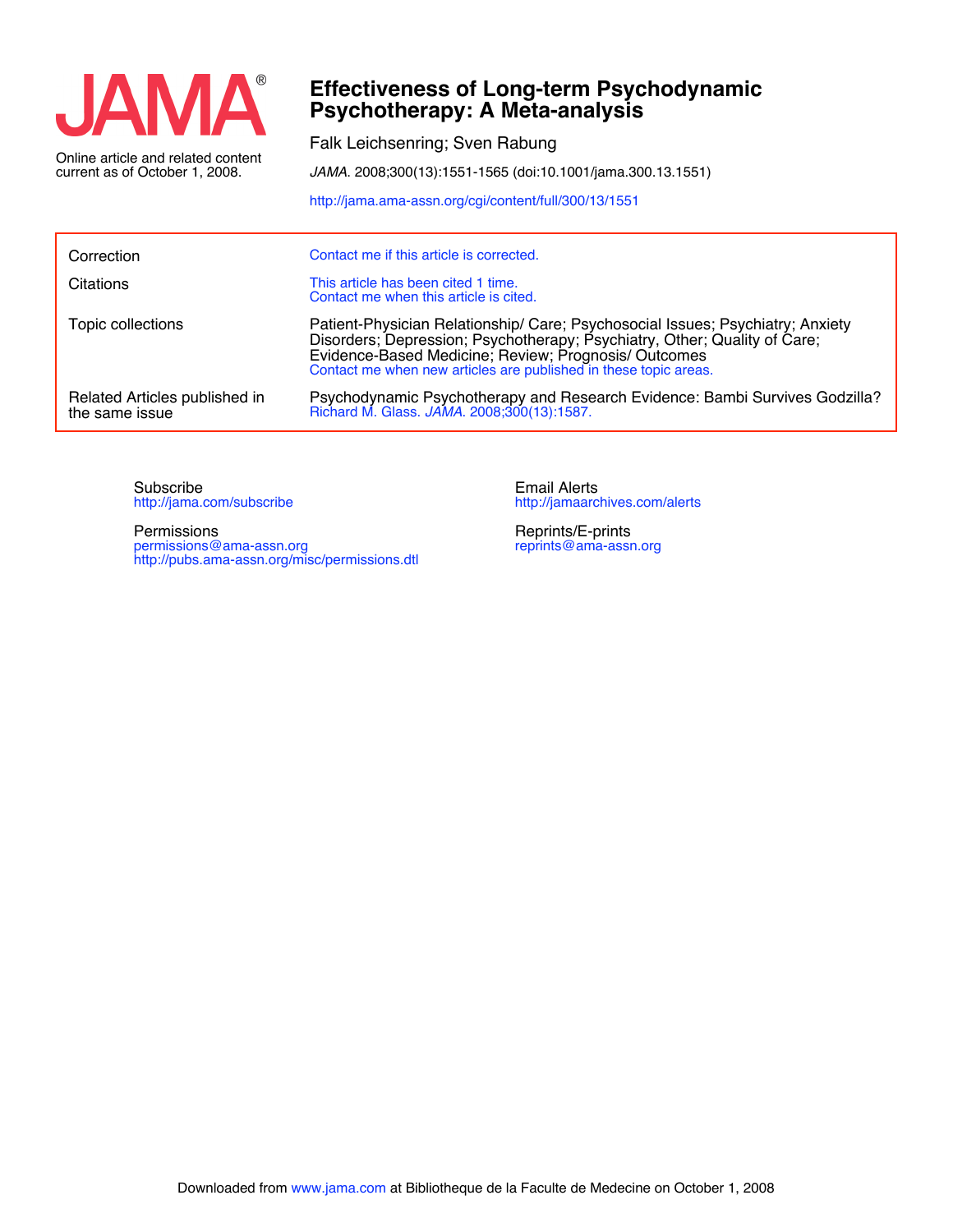# **Effectiveness of Long-term Psychodynamic Psychotherapy** A Meta-analysis

Falk Leichsenring, DSc

Sven Rabung, PhD

HE PLACE OF PSYCHOANALYTIC<br>
and psychodynamic treat-<br>
ments within psychiatry is<br>
controversial.<sup>1,2</sup> Although<br>
some evidence supports the efficacy HE PLACE OF PSYCHOANALYTIC and psychodynamic treatments within psychiatry is controversial.<sup>1,2</sup> Although of short-term psychodynamic psychotherapy (STPP) for specific disorders, $3-7$  convincing research on the outcome of long-term psychodynamic psychotherapy (LTPP) has been lacking.1,2,8 Evidence suggests that short-term psychotherapy is sufficiently effective for most individuals experiencing acute distress.9 Evidence, however, also indicates that short-term treatments are insufficient for a considerable proportion of patients with complex mental disorders, ie, patients with multiple or chronic mental disorders or personality disorders.<sup>9-11</sup> Some studies suggest that long-term psychotherapy may be helpful for these groups of patients.9,10,12-16 This is true not only of psychodynamic therapy but also of psychotherapeutic approaches that are usually short-term, such as cognitive-behavioral therapy  $(CBT)$ .<sup>15,16</sup>

Evidence-based treatments for these patient groups are particularly important. Personality disorders, for example, are quite common in both

**Context** The place of long-term psychodynamic psychotherapy (LTPP) within psychiatry is controversial. Convincing outcome research for LTPP has been lacking.

**Objective** To examine the effects of LTPP, especially in complex mental disorders, ie, patients with personality disorders, chronic mental disorders, multiple mental disorders, and complex depressive and anxiety disorders (ie, associated with chronic course and/or multiple mental disorders), by performing a meta-analysis.

Data Sources Studies of LTPP published between January 1, 1960, and May 31, 2008, were identified by a computerized search using MEDLINE, PsycINFO, and Current Contents, supplemented by contact with experts in the field.

**Study Selection** Only studies that used individual psychodynamic psychotherapy lasting for at least a year, or 50 sessions; had a prospective design; and reported reliable outcome measures were included. Randomized controlled trials (RCTs) and observational studies were considered. Twenty-three studies involving a total of 1053 patients were included (11 RCTs and 12 observational studies).

**Data Extraction** Information on study characteristics and treatment outcome was extracted by 2 independent raters. Effect sizes were calculated for overall effectiveness, target problems, general psychiatric symptoms, personality functioning, and social functioning. To examine the stability of outcome, effect sizes were calculated separately for end-of-therapy and follow-up assessment.

Results According to comparative analyses of controlled trials, LTPP showed significantly higher outcomes in overall effectiveness, target problems, and personality functioning than shorter forms of psychotherapy. With regard to overall effectiveness, a between-group effect size of 1.8 (95% confidence interval [CI], 0.7-3.4) indicated that after treatment with LTPP patients with complex mental disorders on average were better off than 96% of the patients in the comparison groups (*P*=.002). According to subgroup analyses, LTPP yielded significant, large, and stable within-group effect sizes across various and particularly complex mental disorders (range, 0.78-1.98).

**Conclusions** There is evidence that LTPP is an effective treatment for complex mental disorders. Further research should address the outcome of LTPP in specific mental disorders and should include cost-effectiveness analyses.

*JAMA. 2008;300(13):1551-1565* www.jama.com

general and clinical populations. They show a high comorbidity with a wide range of Axis I psychiatric disorders and are significantly associated with functional impairments.17-19 Furthermore, a high proportion of **For editorial comment see p 1587.** patients in clinical populations expe-

**Author Affiliations:** Department of Psychosomatics and Psychotherapy, University of Giessen, Giessen (Dr Leichsenring); and Department of Medical Psychology, University Medical Center Hamburg-Eppendorf, Hamburg (Dr Rabung), Germany. **Corresponding Author:** Falk Leichsenring, DSc, Department of Psychosomatics and Psychotherapy, University of Giessen, Ludwigstrasse 76, 35392 Giessen Germany (falk.leichsenring@psycho.med .uni-giessen.de).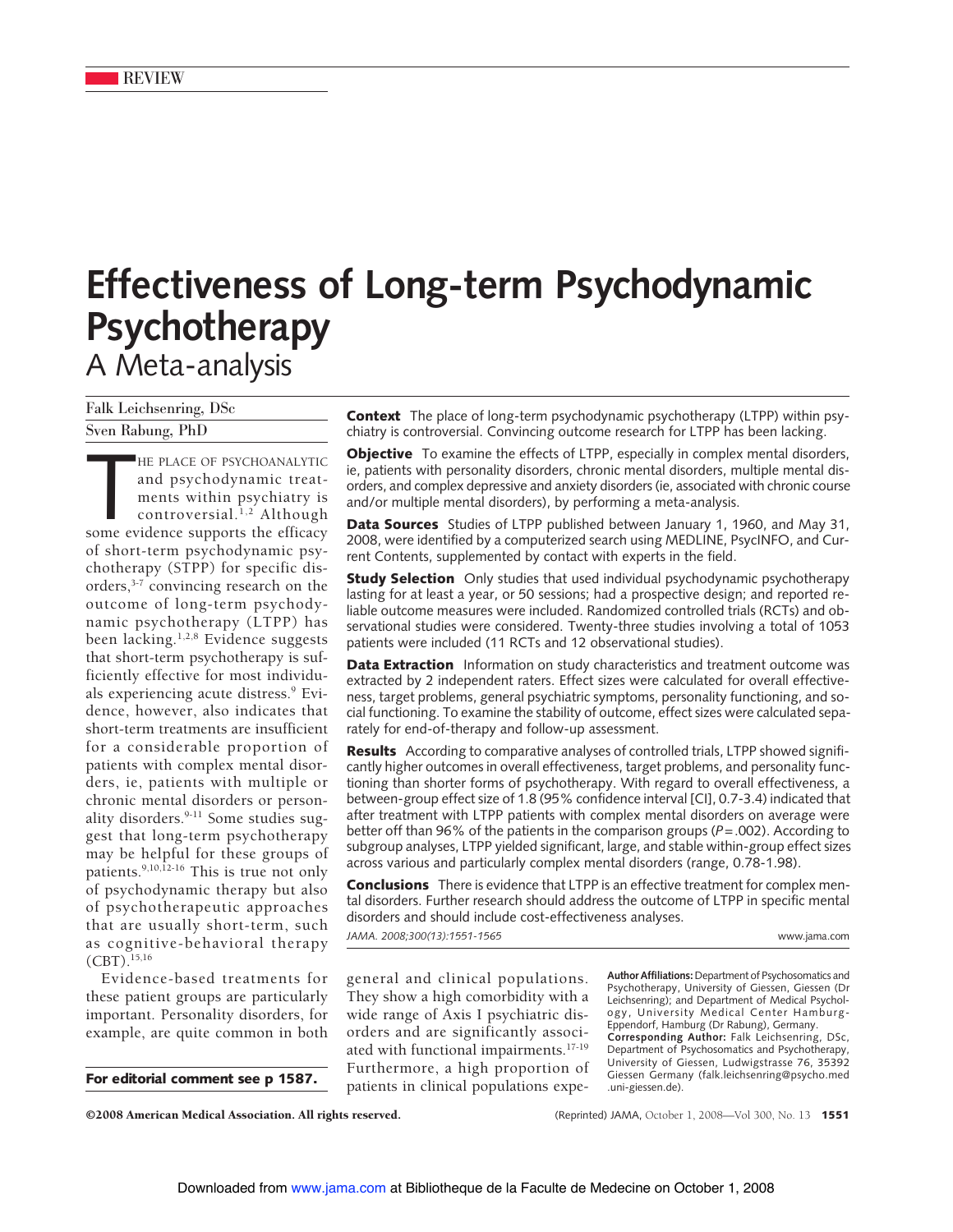rience not just a single but rather multiple mental disorders.20,21 Patients with multiple mental disorders report significantly greater deficits in social and occupational functioning.20,21

Although some studies suggest that LTPP may be helpful for these patient groups, strong evidence-based support for LTPP has been lacking. No meta-analysis addressing the outcome of LTPP has yet been published, although preliminary data have been reported by Lamb.<sup>22</sup> This article reports the first meta-analysis to our knowledge on the outcome of LTPP.

Experts continue to discuss which type of research design—randomized controlled trials (RCTs) vs effectiveness or observational studiesprovides the best evidence that a treatment works.23-28 Randomized controlled trials are carried out under controlled experimental conditions. As such, their strength lies in the control of factors influencing outcome external to the treatments in question; they thus ensure high internal validity of the study. However, their clinical representativeness (external validity) can be limited by strict experimental control.<sup>26</sup> In contrast, effectiveness studies are carried out under the conditions of clinical practice. Consequently, they ensure clinically representative results (ie, high external validity).<sup>29</sup> However, they cannot control for factors influencing outcome apart from the treatment to the same degree as RCTs, ie, threats to internal validity. Taking these issues into account, this metaanalysis sought to include studies with high internal validity (RCTs) and studies with high clinical representativeness (effectiveness studies) provided that they fulfilled predefined inclusion criteria. Including both types of studies allowed the meta-analysis to test for the effect of the research design on outcome and the generalizability of results.

This meta-analysis of LTPP addresses the following research questions:

1. Is LTPP superior to other (shorter) psychotherapeutic treatments, particularly with regard to complex mental disorders, ie, personality disorders, chronic mental disorders (defined as lasting at least a year), multiple mental disorders, or complex depression and anxiety disorders?

2. How effective is LTPP with regard to overall outcome, target problems, general psychiatric symptoms, personality functioning, and social functioning in patients with various, especially complex mental disorders?

3. What patient, treatment, or research factors contribute significantly to the outcome of LTPP (eg, age, sex, diagnostic subgroups, use of therapy manuals, therapist experience, treatment duration, or concomitant psychotropic medication)?

#### METHODS

The procedures carried out in this metaanalysis are consistent with recent guidelines for the reporting of metaanalyses.30,31

#### Definition of LTPP

Psychodynamic psychotherapies operate on an interpretive-supportive continuum. An emphasis is placed on more interpretive or supportive interventions depending on the patient's needs.<sup>8,32</sup> Gunderson and Gab $bard^{8(p685)}$  defined LTPP as "a therapy that involves careful attention to the therapist-patient interaction, with thoughtfully timed interpretation of transference and resistance embedded in a sophisticated appreciation of the therapist's contribution to the twoperson field." There is no generally accepted "standard" duration for LTPP. Lamb<sup>22</sup> compiled more than 20 definitions given by experts in the field. They ranged from a minimum of 3 months to a maximum of 20 years. In this metaanalysis, we included studies that examined psychodynamic psychotherapy lasting for at least a year, or 50 sessions. This criterion is consistent with the definition given by Crits-Christoph and Barber.33(p456)

#### Inclusion Criteria and Selection of Studies

We applied the following inclusion criteria: (1) studies of individual psychodynamic therapy meeting the definition given by Gunderson and Gabbard above<sup>8</sup>; (2) psychodynamic therapy lasting for at least a year, or at least 50 sessions; (3) prospective studies of LTPP including before-andafter or follow-up assessments; (4) use of reliable outcome measures; (5) a clearly described sample of patients with mental disorders; (6) adult patients ( $\geq$ 18 years); (7) sufficient data to allow determination of effect sizes; (8) concomitant (eg, psychopharmacological) treatments were admissible, but studies involving concomitant treatment were evaluated separately in order to compare the results of the combined treatment vs LTPP alone; and (9) both RCTs and observational studies fulfilling the criteria listed above. These criteria are consistent with recent meta-analyses of psychotherapy.5,10

We collected studies of LTPP that were published between 1960 and May 2008 based on a computerized search of MEDLINE, PsycINFO, and Current Contents. The following search terms were used: (*psychodynamic* or *dynamic* or *psychoanalytic*\* or *transference-focused* or *self psychology* o r *p sy c hology of s elf*) a n d (*therapy* or *psychotherapy* or *treatment*) and (*study* or *studies* or *trial*\*) and (*outcome* or *result*\* or *effect*\* or *change*\*) and (*psych*\* or *mental*\*). In addition, manual searches of articles and textbooks were performed, and we communicated with authors and experts in the field. A flow chart showing the process of study selection is given in **FIGURE 1**.

#### Data Extraction

The 2 authors independently extracted the following information from the articles: author names, publication year, psychiatric disorder treated with LTPP, age and sex of patients, duration of LTPP, number of sessions, type of comparison group, sample size in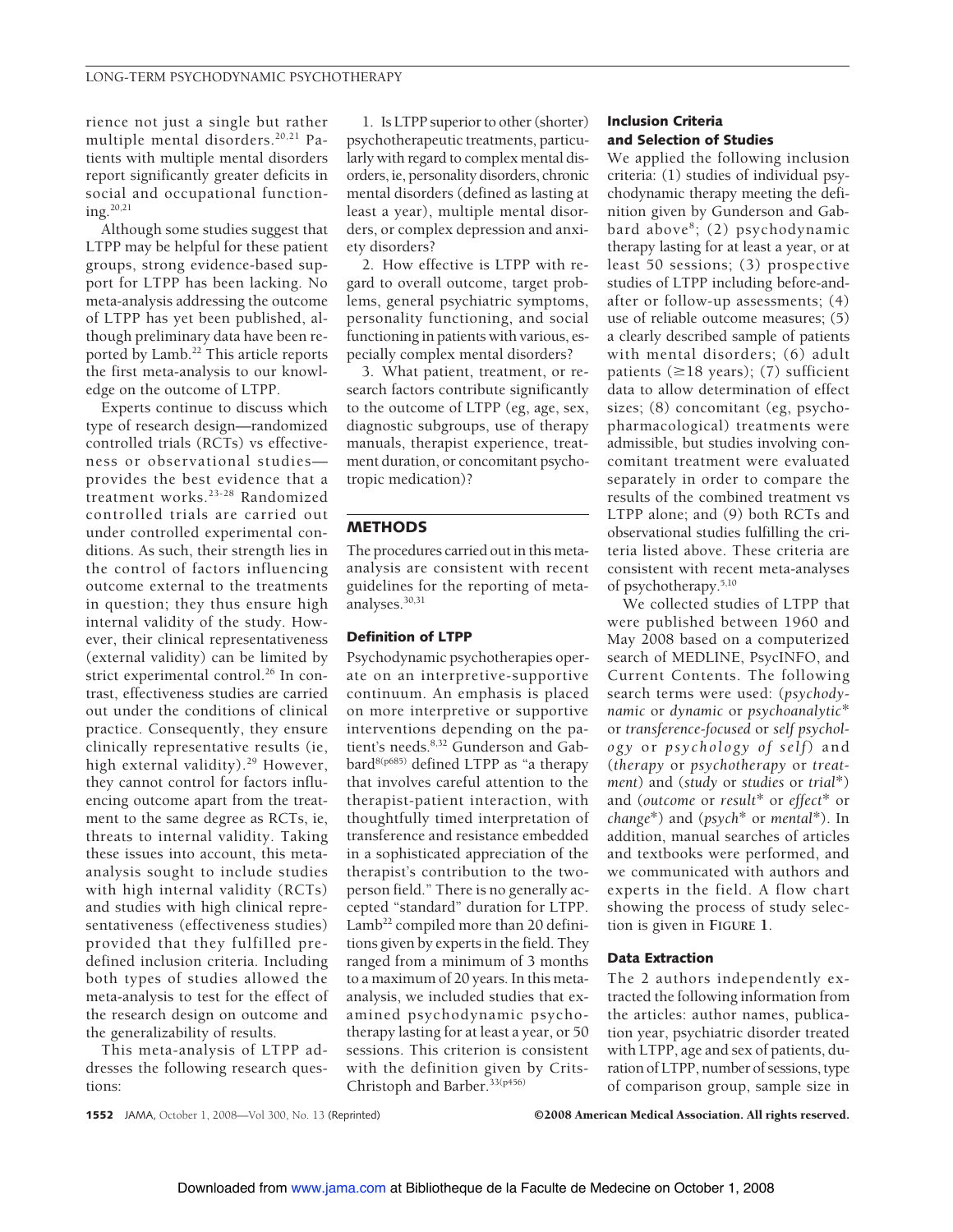each group, use of treatment manuals (yes/no), general clinical experience of therapists (years), specific experience with the patient group under study (years), specific training of therapists (yes/no), study design (RCT vs observational), duration of follow-up period, and use of psychotropic medication. Disagreements were resolved by consensus. The raters were not blinded with regard to treatment condition, because evidence suggests that blinding is unnecessary for meta-analyses.<sup>34</sup> Effect sizes were independently assessed by the 2 raters. Interrater reliability was assessed for the outcome domains in question, ie, overall outcome, target problems, general psychiatric symptoms, personality functioning, and social functioning. For all areas, interrater reliability was satisfactory  $(r \ge 0.80)$ .

## Assessment of Effect Sizes and Statistical Analysis

In addition to overall outcome, we assessed effect sizes separately for target problems, general psychiatric symptoms, personality functioning, and social functioning. This procedure was analogous to those in other meta-analyses of psychodynamic therapy.6,35 As outcome measures of target problems, we included patient ratings of target problems<sup>36</sup> and measures referring to the symptoms specific to the patient group under study (eg, a measure of impulsivity for studies examining borderline personality disorder). For general psychiatric symptoms, both broad measures of psychiatric symptoms such as the Symptom Checklist-90 (SCL-90)<sup>37</sup> and specific measures that do not specifically refer to the disorder under study were included, eg, an anxiety inventory applied to patients with personality disorders. For the assessment of personality functioning, measures of personality characteristics (eg, self-report inventories such as the Defense Style Questionnaire) were included.38,39 Social functioning was assessed using the Social Adjustment Scale<sup>40</sup> and similar measures.

Whenever a study reported multiple measurements for 1 of the areas of functioning (eg, target problems), we assessed the effect size for each measure separately and calculated the mean effect size of these measures to assess the overall outcome in the respective area of functioning. Overall outcome was assessed by averaging the effect sizes of target problems, general psychiatric symptoms, and personality and social functioning. If a study involved more than 1 form of LTPP, each form was entered separately into this metaanalysis. As a measure of betweengroup effect size, we used the point biserial correlation  $r_p$  as suggested by Cohen and Rosenthal.41,42 The point biserial correlation also allows us to test for differences between LTPP and other forms of psychotherapy.

As a measure of within-group effect size, the d statistic was calculated for each measure by subtracting the posttreatment mean from the pretreatment mean and dividing the difference by the pretreatment standard deviation of the measure.<sup>42,43</sup> If there was more than 1 treatment group, we calculated a pooled baseline standard deviation as suggested by Hedges and Rosenthal.<sup>41,43</sup> To correct for bias when sample sizes were small, we calculated the Hedges d statistic, an unbiased measure of effect size in small samples (formula 10). $44(p81)$  The within-group effect size d gives the difference in the magnitude of change from pretreatment to posttreatment in units of standard deviations. A value of 0.80 is regarded as a large effect.<sup>42,45</sup>

If the data necessary to calculate effect sizes were not published in an article, we asked the study authors for these data. If necessary, signs were reversed so that a positive effect size always indicated improvement. To examine the stability of psychotherapeutic effects, we assessed effect sizes separately for assessments at the termination of therapy and follow-up. If several follow-up assessments were performed, we included only the 1 with the longest follow-up period to study



See the "Methods" section for study exclusion criteria.

long-term stability of treatment effects. If data pertaining to completers and intent-to-treat samples were reported, the latter were included.

Tests for heterogeneity were carried out using the *Q* statistic.<sup>44</sup> In case of significant heterogeneity, randomeffect models were applied. $46,47$  To assess the degree of heterogeneity, we calculated the  $I^2$  index.<sup>48</sup> For control of publication bias, file-drawer analyses were performed.47,49,50 To test for differences between RCTs and observational studies, point biserial correlations between type of study and outcome were calculated. Only if no significant differences exist, it is appropriate to combine outcome data from RCTs and observational studies.

To compare the effects of LTPP with those of other psychotherapy methods, we performed comparative analyses for the subsample of studies with a control group design. To analyze the effects of LTPP in complex mental disorders, subgroup analyses were carried out for personality disorders, chronic mental disorders, multiple mental disorders, and complex depression and anxiety disorders (the latter being characterized by the chronic course and /or cooccurrence with multiple mental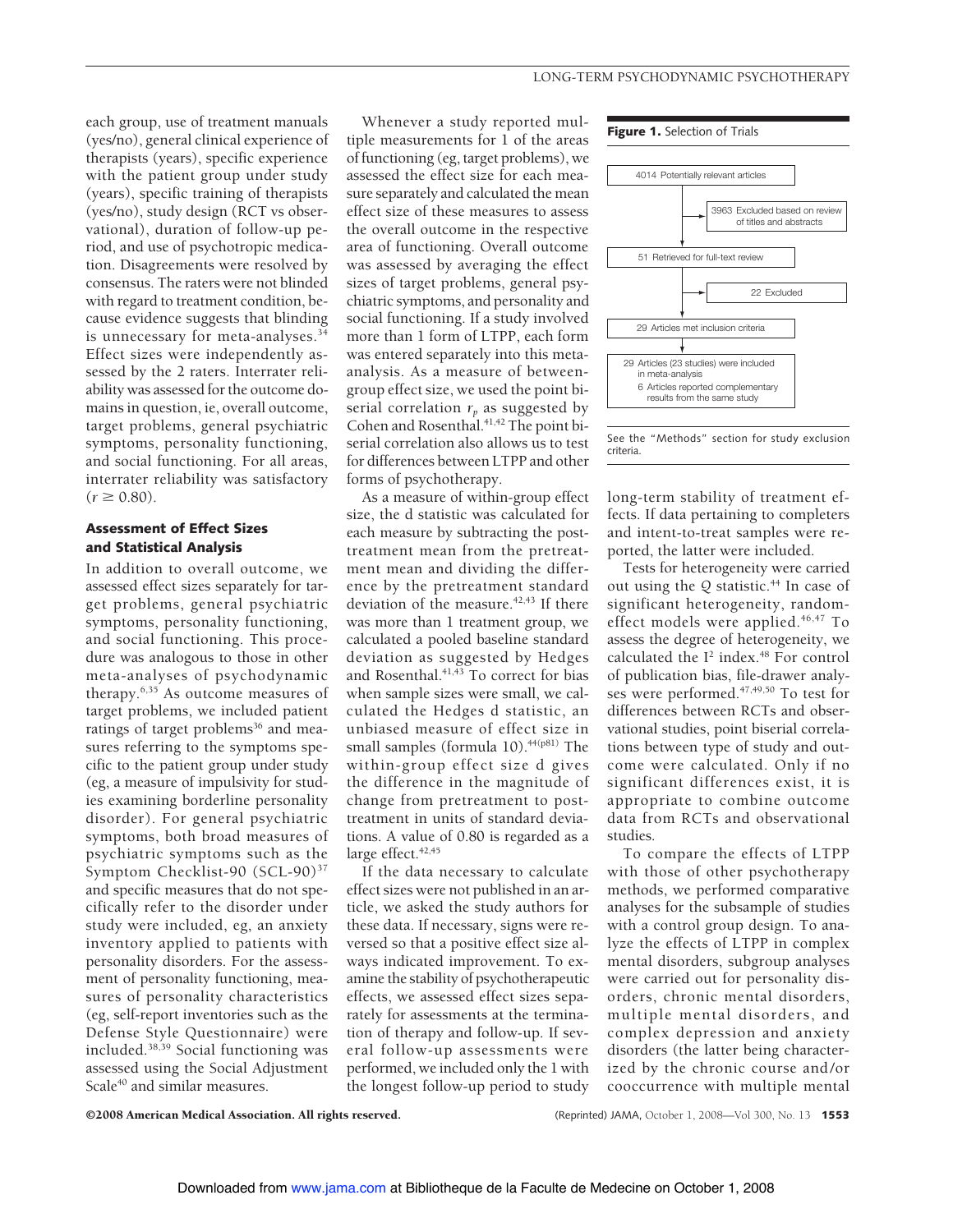disorders). For sensitivity analyses, additional subgroup analyses were carried out. Correlation analyses were performed to test the impact of predictor or moderator variables on outcome (eg, concomitant psychotropic medication, use of treatment manuals). Statistical analyses were conducted using SPSS  $15.0<sup>51</sup>$  and MetaWin 2.0.52 Two-tailed tests of significance were carried out for all analyses. The significance level was defined to be *P*=.05 if not otherwise stated.

#### Assessment of Study Quality

According to the inclusion criteria described above, only prospective studies of LTPP were included in which reliable outcome measures were used, the patient sample was clearly described, and data to calculate effect sizes were reported. In addition, the quality of studies was assessed by use of the scale proposed by Jadad et al.<sup>53</sup> This scale takes into account if a study was described as randomized, if a study was described as double blind, and if withdrawals and dropouts were described. In psychotherapy research, however, double-blind studies cannot be realized because the patients know or can easily find out which treatment they receive. Thus, all studies of psychotherapy would have to be given a score of 0 points on this item of the Jadad scale. Instead of blinding therapists and patients, the respective requirement in psychotherapy research is that in case of observerrated outcome measures the ratings were carried out by raters blind to the treatment condition. Additionally, the patient perspective is of particular importance in psychotherapy. For this reason, outcome is often assessed by self-report instruments. We therefore decided to give a score of 1 point on this item if outcome was assessed by blinded raters or by reliable self-report instruments. With this modification, the 3 items of the Jadad scale were independently rated by the 2 authors for all studies

included. A satisfactory interrater reliability was achieved for the total score of the scale  $(r=0.84,$  $P < .001$ ).

## RESULTS Included Studies

Twenty-three studies met the inclusion criteria (Figure 1).<sup>12-14,39,54-79</sup> For 8 of the studies, we received additional information from the authors.14,59,65,66,73,75,77,79 The studies are described in **TABLE 1**. Five studies involved more than 1 LTPP treatment condition.55,60,62,75,78 Each LTPP condition applied in these studies was entered separately into this metaanalysis.

For 5 studies, some control conditions had to be excluded from this meta-analysis.65,66,73-75 The observational study comparison groups of the study by Rudolf et al<sup>74</sup> were not included because 1 comparison group did not clearly represent LTPP or STPP due to variability in treatment duration (5 to 200 sessions), and the other condition represented inpatient treatment (Table 1). The comparison group of the study by Huber and Klug<sup>65</sup> was not included because not enough data were available. The low-dose therapy control group of the Sandell et al<sup>75</sup> study was not included, because data to calculate effect sizes were not published for this condition. The data of the short-term psychotherapy groups of the Knekt et al<sup>66</sup> study were not included as control groups because assessments were made at predefined time points that did not represent end of therapy for the short-term treatment group. Of the 4 forms of psychodynamic therapy studied by Piper et al, $73$  only the individual long-term and short-term conditions were included. The group treatments were not included due to our inclusion criterion of individual therapy. In all, 8 controlled studies provided the data necessary for comparative analyses of LTPP with other forms of psychotherapy. 12,14,54,59,61,73,77,78 Table 1 and **FIGURE 2** indicate 11

studies with 13 LTPP conditions as being RCTS; however, only 8 of these 11 provided data for other forms of psychotherapy.

The results of the studies by Bond and Perry,  $39,56$  Clarkin et al,  $14,57$  Knekt et al,<sup>66,67</sup> and Monsen et al<sup>71,72</sup> were reported in 2 journal articles each. Bateman and Fonagy<sup>12,13</sup> presented the data of an 18-month follow-up in a separate article, and Høglend et al<sup>62,63</sup> presented the data of the 1-year and 3-year follow-up in separate articles. We included the data from both articles in our analysis for all of these studies.

For 3 studies,70,77,79 we received additional information about treatment duration from the authors. In these 3 studies, treatment duration was longer than a year.

In the study by Wilczek et al,79 not all of the patients under study met the criteria for an Axis I or Axis II diagnosis. To include only individuals with mental disorders, we included only the data from those patients diagnosed with a "character pathology" at intake, according to the Karolinska Psychodynamic Profile as reported by Wilczek et al.<sup>79(p1176)</sup>

In all, 11 RCTs\* and 12 observational studies† were included in this meta-analysis. To make the procedures applied in this meta-analysis as transparent as possible, we included the outcome measures used in each study and indicated for which outcome area each measure was included (Table 1). For reasons of space limitations, however, we do not give a reference for each instrument. The reader is referred to the original studies for this information.

The 23 studies included 1053 patients treated with LTPP. For comparative treatments, the number was 257. The 23 included studies cover a wide range of mental disorders (Table 1).

We evaluated the effects of LTPP separately for patients with personality disorders, chronic mental disorders (defined as mental disorders

<sup>\*</sup>References 12, 14, 54, 59, 61, 62, 65, 66, 73, 77, 78. †References 39, 55, 57, 60, 68-71, 74-76, 79.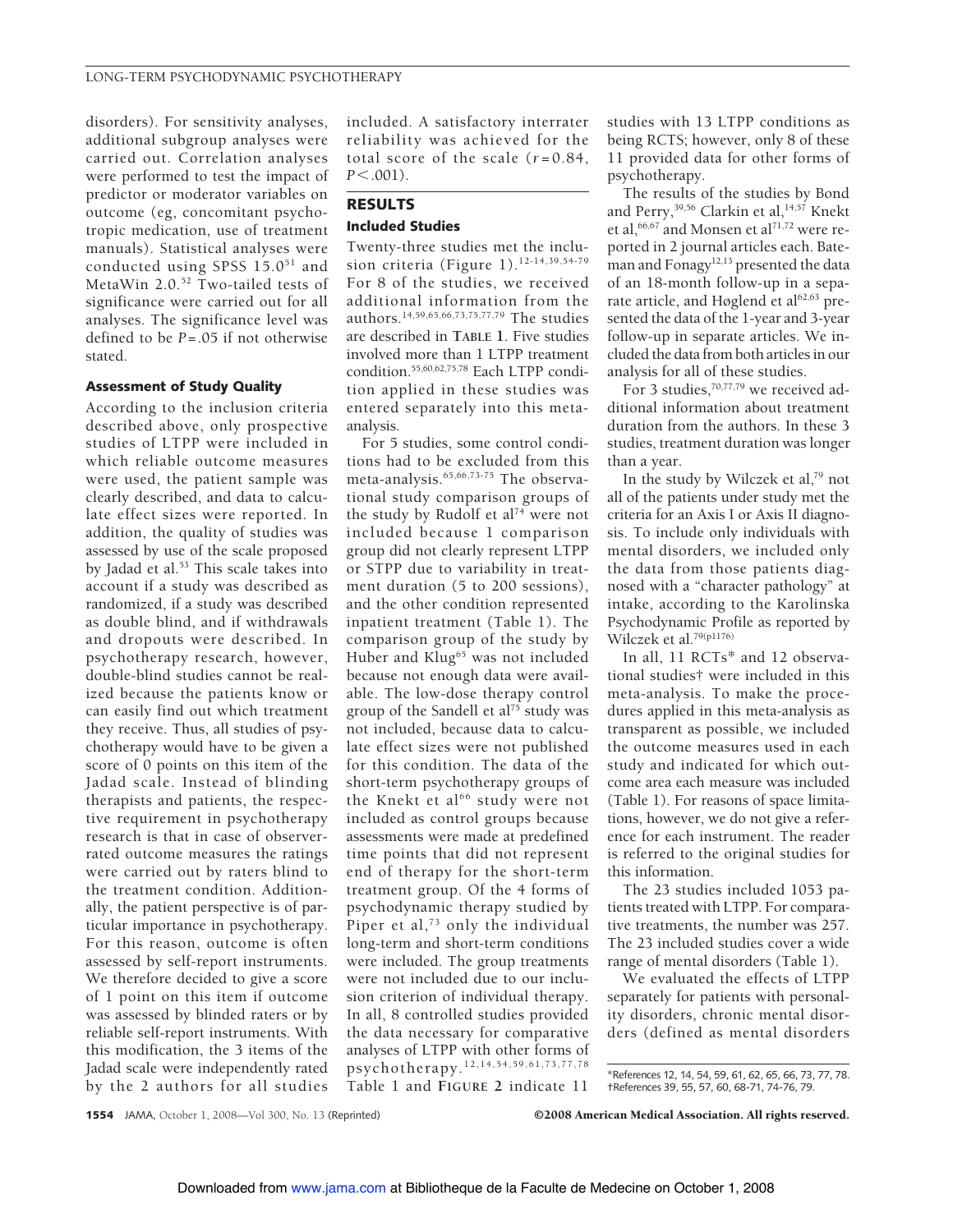## LONG-TERM PSYCHODYNAMIC PSYCHOTHERAPY

|                                                                                         |                                                                      | Table 1. Studies of Long-term Psychodynamic Psychotherapy |                                                               |                                                                                        |                                                                                                                            |            |                                                                                                                                      |                                                                                                                                                                        |
|-----------------------------------------------------------------------------------------|----------------------------------------------------------------------|-----------------------------------------------------------|---------------------------------------------------------------|----------------------------------------------------------------------------------------|----------------------------------------------------------------------------------------------------------------------------|------------|--------------------------------------------------------------------------------------------------------------------------------------|------------------------------------------------------------------------------------------------------------------------------------------------------------------------|
|                                                                                         |                                                                      | <b>LTPP Group</b>                                         |                                                               | <b>Comparison Group</b>                                                                |                                                                                                                            |            | <b>Outcome Measures</b>                                                                                                              |                                                                                                                                                                        |
| Sources                                                                                 | Mental<br><b>Disorder</b>                                            | No. of<br>Patients <sup>b</sup>                           | Duration of<br>Treatment<br>(Follow-up<br>Interval)           | No. of<br>Patients                                                                     | Duration of<br>Treatment<br>(Follow-up<br>Interval)                                                                        | <b>RCT</b> | Test                                                                                                                                 | Domains                                                                                                                                                                |
| Bachar et al. <sup>54</sup>                                                             | Eating disorders                                                     | 17                                                        | 40 Sessions;                                                  | 17 CT                                                                                  | 12 mo CT                                                                                                                   | Yes        | <b>DSM-SS</b>                                                                                                                        | Target problems                                                                                                                                                        |
| 1999                                                                                    |                                                                      |                                                           | $12 \text{ mo}$                                               | 10 Control/<br>nutritional<br>counseling                                               | 6 mo<br>Nutritional<br>counseling                                                                                          |            | <b>EAT 26</b><br>SCL-90<br>Selves Q                                                                                                  | Target problems<br>Symptoms<br>Personality                                                                                                                             |
| Barber et al, <sup>55</sup><br>1997                                                     | Avoidant and<br>obsessive-<br>compulsive<br>personality<br>disorders | 24 Avoidant<br>personality<br>disorder                    | 52 Sessions                                                   |                                                                                        |                                                                                                                            | <b>No</b>  | <b>WISPI</b><br><b>BAI</b><br><b>BDI</b><br><b>HARS</b><br><b>HRSD</b><br><b>IIP</b><br>% Diagnosis <sup>d</sup>                     | Target problems<br>Symptoms<br>Symptoms<br>Symptoms<br>Symptoms<br>Social functioning                                                                                  |
|                                                                                         |                                                                      | 14 Obsessive-<br>compulsive<br>personality<br>disorder    | 52 Sessions                                                   |                                                                                        |                                                                                                                            | <b>No</b>  | <b>WISPI</b><br>BAI<br><b>BDI</b><br><b>HARS</b><br><b>HRSD</b><br>IIP<br>% Diagnosis <sup>d</sup>                                   | Target problems<br>Symptoms<br>Symptoms<br>Symptoms<br>Symptoms<br>Social functioning                                                                                  |
| Bateman and<br>Fonagy,<br>1999,12<br>2001 <sup>13a</sup>                                | Borderline<br>personality<br>disorder                                | 19                                                        | 18 mo                                                         | 19 Psychiatric<br>TAU<br>Inpatient<br>treatment $+$<br>Partial<br>hospitaliza-<br>tion | 11.6d<br>Inpatient<br>treatment<br>(90% of<br>patients $)+$<br>6 mo Partial<br>hospitaliza-<br>tion $(72%$<br>of patients) | Yes        | <b>BDI</b><br>SCL-90-R<br>IIP<br>STAI-state<br>STAI-trait                                                                            | Symptoms<br>Symptoms<br>Social functioning<br>Symptoms<br>Personality                                                                                                  |
| Bond and                                                                                | Chronic                                                              | 53                                                        | Median, 110                                                   |                                                                                        |                                                                                                                            | <b>No</b>  | SCL-90                                                                                                                               | Symptoms                                                                                                                                                               |
| Perry,<br>2004, 39<br>2006 <sup>56a</sup>                                               | depression,<br>anxiety, and<br>personality<br>disorders              |                                                           | Sessions;<br>Median, 3.0 y;<br>Mean, 3.32 y                   |                                                                                        |                                                                                                                            |            | <b>HRSD</b><br>GAF<br><b>DSQ</b>                                                                                                     | Symptoms<br>Social functioning<br>Personality                                                                                                                          |
| Clarkin et al, <sup>57</sup><br>2001 <sup>a</sup>                                       | <b>Borderline</b><br>personality<br>disorders                        | 23                                                        | $12 \text{ mo}$                                               |                                                                                        |                                                                                                                            | <b>No</b>  | Parasuicide<br>Service utilization                                                                                                   | Target problems<br>Social functioning                                                                                                                                  |
| Clarkin et al, <sup>14</sup><br>2007;<br>Levy et al, <sup>58</sup><br>2006 <sup>a</sup> | <b>Borderline</b><br>personality<br>disorders                        | 30                                                        | $12 \text{ mo}$                                               | 17 DBT<br>22 DST                                                                       | 12 mo DBT<br>12 mo DST                                                                                                     | Yes        | Aggression scale<br>Anger scale<br>Barrett scale<br><b>BDI</b><br><b>BSI</b><br>GAF<br><b>SAS</b><br>RF<br>Coherence<br>Resolution   | Target problems<br>Target problems<br>Target problems<br>Symptoms<br>Symptoms<br>Social functioning<br>Social functioning<br>Personality<br>Personality<br>Personality |
| Dare et al. <sup>59</sup><br>2001                                                       | Anorexia<br>nervosa                                                  | 21                                                        | Mean, 24.9<br>Sessions;<br>$12 \text{ mo}$                    | 22 CAT<br>22 FT<br>19 Routine<br>treatment<br>19 TAU                                   | 7 mo CAT<br>12 mo FT<br>12 mo TAU                                                                                          | Yes        | <b>BMI</b><br>ABW %<br>Morgan Russel                                                                                                 | Target problems<br>Target problems<br>Target problems                                                                                                                  |
| Grande et al, <sup>60</sup><br>2006                                                     | Depressive<br>and anxiety<br>disorders <sup>e</sup>                  | 32 Analytic<br>psycho-<br>therapy                         | Mean, 310<br>Sessions:<br>Mean, 44.2 mo<br>$(12 \text{ mo})$  | 2nd LTPP<br>condition                                                                  |                                                                                                                            | <b>No</b>  | SCL-90-R<br>IIP                                                                                                                      | Symptoms<br>Social functioning                                                                                                                                         |
|                                                                                         |                                                                      | 27 Psycho-<br>dynamic<br>focal<br>therapy                 | Mean, 71.1<br>Sessions;<br>Mean, 24.2 mo<br>$(12 \text{ mo})$ | 1st LTPP<br>condition                                                                  |                                                                                                                            | <b>No</b>  |                                                                                                                                      |                                                                                                                                                                        |
| Gregory et al, <sup>61</sup><br>2008                                                    | Borderline<br>personality<br>disorders                               | 15                                                        | 12-18 mo                                                      | 15 TAU                                                                                 | 12-18 mo                                                                                                                   | Yes        | <b>BEST</b><br><b>BDI</b><br><b>DES</b><br><b>SPS</b><br>% Parasuicide,<br>alcohol mis-<br>use, institu-<br>tional care <sup>d</sup> | Target problems<br>Symptoms<br>Symptoms<br>Social functioning                                                                                                          |
|                                                                                         |                                                                      |                                                           |                                                               |                                                                                        |                                                                                                                            |            |                                                                                                                                      | (continued)                                                                                                                                                            |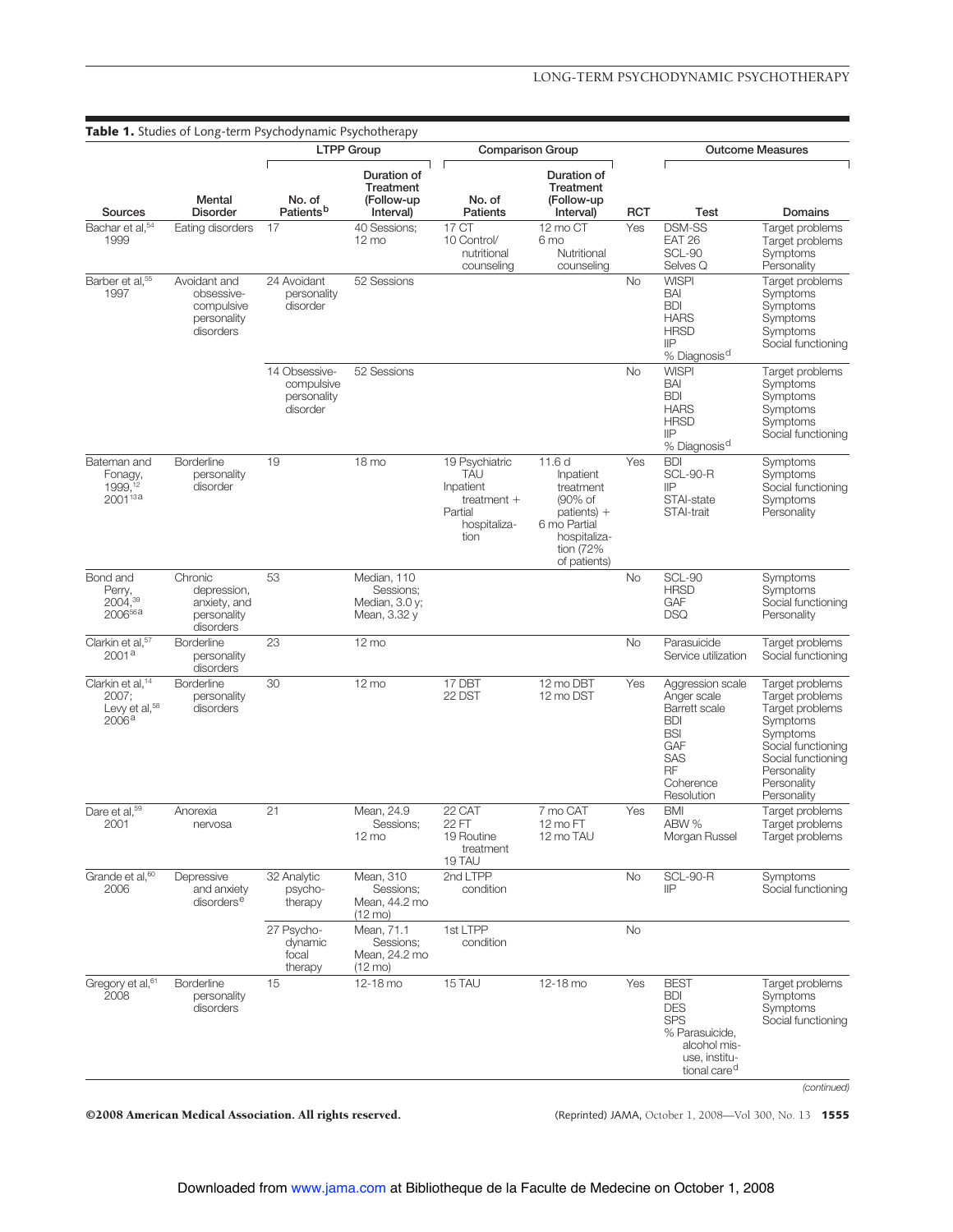## LONG-TERM PSYCHODYNAMIC PSYCHOTHERAPY

|                                                   |                                                                         |                                                | Table 1. Studies of Long-term Psychodynamic Psychotherapy (cont)    |                                              |                                                                           |            |                                                                                                                                                              |                                                                                                                                                                                                                         |
|---------------------------------------------------|-------------------------------------------------------------------------|------------------------------------------------|---------------------------------------------------------------------|----------------------------------------------|---------------------------------------------------------------------------|------------|--------------------------------------------------------------------------------------------------------------------------------------------------------------|-------------------------------------------------------------------------------------------------------------------------------------------------------------------------------------------------------------------------|
|                                                   |                                                                         | <b>LTPP Group</b>                              |                                                                     | <b>Comparison Group</b>                      |                                                                           |            | <b>Outcome Measures</b>                                                                                                                                      |                                                                                                                                                                                                                         |
| Sources                                           | Mental<br><b>Disorder</b>                                               | No. of<br>Patients <sup>b</sup>                | Duration of<br>Treatment<br>(Follow-up<br>Interval)                 | No. of<br><b>Patients</b>                    | Duration of<br>Treatment<br>(Follow-up<br>Interval)                       | <b>RCT</b> | Test                                                                                                                                                         | Domains                                                                                                                                                                                                                 |
| Høglend et al, 62<br>2006,<br>200863              | Depressive,<br>anxiety and<br>personality<br>disorders <sup>e</sup>     | 52 Transfer-<br>ence<br>interpreta-<br>tion    | 33 Sessions;<br>$12 \text{ mo}$<br>$(12 \text{ mo}, 24 \text{ mo})$ | 2nd LTPP<br>condition                        |                                                                           | Yes        | <b>PFS</b><br>SCL-90-R<br>IIP<br>GAF                                                                                                                         | Target problems<br>Symptoms<br>Social functioning<br>Social functioning                                                                                                                                                 |
|                                                   |                                                                         | 48 No transfer-<br>ence<br>interpreta-<br>tion | 33 Sessions;<br>12 mo<br>(12mo, 24 mo)                              | 1st LTPP<br>condition                        |                                                                           | Yes        | <b>PFS</b><br>SCL-90-R<br>IIP<br><b>GAF</b>                                                                                                                  | Target problems<br>Symptoms<br>Social functioning<br>Social functioning                                                                                                                                                 |
| Huber and<br>Klug, 65<br>2006                     | Depressive<br>disorders                                                 | 35                                             | 229 Sessions:<br>Mean, 48.8 mo                                      | 8 PFT <sup>c</sup>                           | 60.6 Sessions<br>19.4 mo                                                  | Yes        | <b>BDI</b><br>SCL-90-R<br>HP                                                                                                                                 | Target problems<br>Symptoms<br>Social functioning                                                                                                                                                                       |
| Knekt et al, 66,67<br>2008                        | Depressive or<br>anxiety<br>disorders                                   | 128                                            | 235 Sessions;<br>$≤36$ mo                                           | 101 STPP <sup>c</sup><br>97 SFT <sup>c</sup> | 20 STPP<br>sessions<br>5-6 mo<br>$\leq$ 12 SFT<br>sessions<br>$\leq$ 8 mo | Yes        | <b>BDI</b><br><b>HRSD</b><br><b>HARS</b><br><b>SCL-Anxiety</b><br>SCL-90-GSI<br><b>WAI</b><br>SAS-W<br><b>PPFS</b><br><b>NSLD</b>                            | Target problems<br>Target problems<br>Target problems<br>Target problems<br>Symptoms<br>Social functioning<br>Social functioning<br>Social functioning<br>Social functioning                                            |
| Korner et al, <sup>68</sup><br>2006               | Borderline<br>personality<br>disorder                                   | 29                                             | $12 \text{ mo}$                                                     | 31 TAU                                       | $12 \text{ mo}$                                                           | No         | DSM-III-R Score<br><b>GAF</b>                                                                                                                                | Target problems<br>Social functioning                                                                                                                                                                                   |
| Leichsenring<br>et al, $69$<br>2005               | Depressive,<br>anxiety,<br>and<br>personality<br>disorders <sup>e</sup> | 36                                             | Mean, 253<br>sessions;<br>Mean, 37.4 mo<br>$(12 \text{ mo})$        |                                              |                                                                           | <b>No</b>  | GAF<br>SCL-90-R<br><b>FLZ</b><br>IIP                                                                                                                         | Target problems<br>Symptoms<br>Personality<br>Social functioning                                                                                                                                                        |
| Luborsky<br>et al, $70$<br>2001                   | Heterogeneous<br>disorders                                              | 17                                             | $>50$ Sessions                                                      |                                              |                                                                           | No         | GAF<br><b>HSRS</b>                                                                                                                                           | Social functioning<br>Social functioning                                                                                                                                                                                |
| Monsen<br>et al, $71,72$<br>1995                  | Personality<br>disorders                                                | 23                                             | Mean, 25.4 mo<br>$(60 \text{ mo})$                                  |                                              |                                                                           | <b>No</b>  | Affect<br><b>MMPI</b><br>$[D + Pt + Si]$<br>$[F + pa + sc]$                                                                                                  | Target problems<br>Target problems<br>Symptoms<br>Personality                                                                                                                                                           |
| Piper et al, <sup>73</sup><br>1984                | Heterogeneous<br>disorders<br>30%<br>Personality<br>disorders           | 30                                             | Mean, 76<br>sessions;<br>(6 mo)                                     | 27 Individual<br><b>STPP</b>                 | Mean, 22<br>sessions<br>(6 mo)                                            | Yes        | <b>TSP</b><br><b>TSPI</b><br><b>TSIA</b><br><b>TSIAI</b><br><b>TST</b><br><b>TSTI</b><br>Cornell<br>DA<br>CATT<br><b>IBSP</b><br><b>IBSD</b><br><b>SSIAM</b> | Target problems<br>Target problems<br>Target problems<br>Target problems<br>Target problems<br>Target problems<br>Symptoms<br>Symptoms<br>Personality<br>Social functioning<br>Social functioning<br>Social functioning |
| Rudolf et al. <sup>74</sup><br>1994               | Depressive,<br>anxiety,<br>and<br>personality<br>disorders <sup>e</sup> | 44                                             | Mean, 265<br>sessions                                               | 56 PFT <sup>c</sup><br>164 POI <sup>c</sup>  | 5-200 PFT<br>sessions,<br>2.6 mo, POI                                     | <b>No</b>  | PSKB-SE1<br>PSKB-SE <sub>2</sub>                                                                                                                             | Symptoms<br>Personality                                                                                                                                                                                                 |
| Sandell et al, <sup>75</sup><br>2000              | Heterogeneous<br>disorders                                              | 24 Psycho-<br>analysis                         | Mean, 642<br>sessions;<br>Mean, 54 mo<br>(12 mo, 24 mo)             | 27 Low-dose<br>therapies <sup>c</sup>        |                                                                           | <b>No</b>  | SCL-90-R<br><b>SOCS</b><br><b>SAS</b>                                                                                                                        | Symptoms<br>Personality<br>Social functioning                                                                                                                                                                           |
|                                                   |                                                                         | 129 LTPP                                       | 43 mo LTPP<br>$(12 \text{ mo}, 24 \text{ mo})$                      | 27 Low-dose<br>therapies <sup>c</sup>        |                                                                           | <b>No</b>  | SCL-90-R<br><b>SOCS</b><br><b>SAS</b>                                                                                                                        | Symptoms<br>Personality<br>Social functioning                                                                                                                                                                           |
| Stevenson<br>and<br>Meares, <sup>76</sup><br>1992 | <b>Borderline</b><br>personality<br>disorders                           | 30                                             | $12 \text{ mo}$                                                     |                                              |                                                                           | No         | <b>DSM-III Score</b><br>Cornell<br>Behavior                                                                                                                  | Target problems<br>Symptoms<br>Social functioning                                                                                                                                                                       |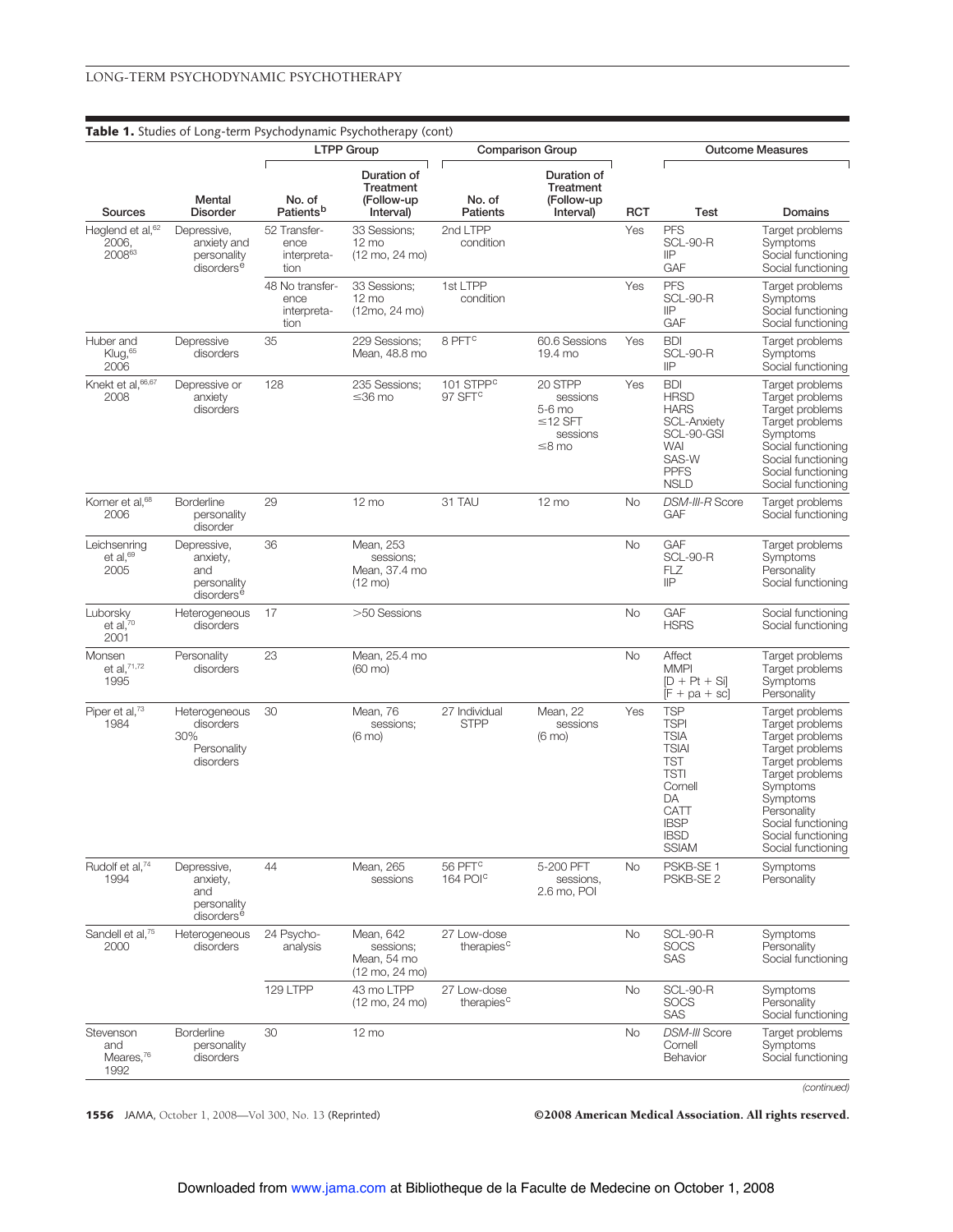| <b>Table 1.</b> Studies of Long-term Psychodynamic Psychotherapy (cont) |                                                                                     |                                                             |                                                            |                           |                                                            |            |                                                                               |                                                   |
|-------------------------------------------------------------------------|-------------------------------------------------------------------------------------|-------------------------------------------------------------|------------------------------------------------------------|---------------------------|------------------------------------------------------------|------------|-------------------------------------------------------------------------------|---------------------------------------------------|
|                                                                         |                                                                                     | <b>LTPP Group</b>                                           |                                                            | <b>Comparison Group</b>   |                                                            |            | <b>Outcome Measures</b>                                                       |                                                   |
| Sources                                                                 | Mental<br><b>Disorder</b>                                                           | No. of<br>Patients <sup>b</sup>                             | Duration of<br><b>Treatment</b><br>(Follow-up<br>Interval) | No. of<br><b>Patients</b> | Duration of<br><b>Treatment</b><br>(Follow-up<br>Interval) | <b>RCT</b> | Test                                                                          | <b>Domains</b>                                    |
| Svartberg, et<br>al, <sup>77</sup> 2004                                 | Cluster C<br>personality<br>disorders                                               | 25                                                          | 40 sessions;<br>Mean, 16.9 mo<br>$(6, 12, 24 \text{ mo})$  | 25 CT                     | 18.3 mo<br>$(6, 12, 24 \text{ mo})$                        | Yes        | Millon<br>SCL-90-R<br>IIP                                                     | Target problems<br>Symptoms<br>Social functioning |
| Vinnars et al. <sup>78</sup><br>$2005^{\text{a}}$                       | Personality<br>disorders                                                            | 80 Manualized<br>psychody-<br>namic<br>therapy              | $\geq$ 12 mo<br>$(12 \text{ mo}, 36 \text{ mo})$           | 2nd LTPP<br>condition     |                                                            | Yes        | DSM-IV score<br>SCL-90-T<br><b>GAF</b><br>Change in<br>diagnosis <sup>d</sup> | Target problems<br>Symptoms<br>Social functioning |
|                                                                         |                                                                                     | 76 Community-<br>delivered<br>psychody-<br>namic<br>therapy | $\geq$ 12 mo<br>$(12 \text{ mo}, 36 \text{ mo})$           | 1st LTPP<br>condition     |                                                            | Yes        | DSM-IV score<br>SCL-90-T<br><b>GAF</b><br>Change in<br>diagnosis <sup>d</sup> | Target problems<br>Symptoms<br>Social functioning |
| Wilczek et al, <sup>79</sup><br>2004                                    | Heterogeneous<br>disorders<br>Only "character<br>pathology"<br>patients<br>included | 36                                                          | Mean, 159<br>sessions<br>$(6 \text{ mo})$                  |                           |                                                            | <b>No</b>  | <b>KAPP</b><br>CPRS-S-A <sup>d</sup><br>GAF <sup>d</sup>                      | Target problems                                   |

Abbreviations: ABW, average body weight; BAI, Beck Anxiety Inventory; BDI, Beck Depression Inventory; BEST, Borderline Evaluation of Severity Over Time; BMI, body mass index;<br>BSI, Brief Symptom Inventory; CAT, cognitive-an social introversion subscales of MMPI; *DSM-III-R, Diagnostic and Statistical Manual of Mental Disorders* (Third Edition Revised); *DSM-SS*, DSM Symptomatology Scale for Anorexia<br>and Bulimia; DSQ, Defense Style Questionnai drawal subscales of MMPI; FT, family therapy; GAF, Global Assessment of Functioning Scale; HARS, Hamilton Anxiety Rating Scale; HRSD, Hamilton Rating Scale for Depression;<br>HSRS, Health Sickness Rating Scale; IBSD, Interper Symptom Check List-90 revised; SFT, solution- focused therapy, SOCS, Sense of Coherence Scale; SPS, Social Provisions Scale; SSIAM, Structured and Scaled Interview to<br>Assess Maladjustment; STAI, State-Trait Anxiety Invento

b<sub>Intention to treat samples</sub>

c monton to these comparison groups were not included in this meta-analysis.

dThese outcome measures were not included (no data to calculate effect size d for the respective treatment or patient group).

ePredominant diagnoses in sample.

lasting  $\geq 1$  year), multiple mental disorders (defined as 2 or more diagnoses of mental disorders), and complex depressive or anxiety disorders.

Treatment manuals or manual-like guidelines were applied in 12 studies.‡

The mean (SD) number of sessions carried out in the 23 studies of LTPP was 151.38 (154.98) and a median of 73.50. The duration of therapy was 94.81 (58.79) weeks and a median of 69.00.

For LTPP the mean (SD) length of follow-up period after treatment was 93.23 (64.93) weeks.

In 16 of the 23 studies, outcome data for LTPP alone without any concomitant psychotropic medication were reported.§ In 7 studies, some patients received concomitant psychotropic medication as needed (ie, because of higher symptom severity or other clinical factors).12,14,39,57,61,66,78

#### Tests for Heterogeneity

To test for heterogeneity of the effects of LTPP, we used the *Q* statistic.44,52 To assess the degree of heterogeneity, we calculated the  $I^2$  index.<sup>48</sup> For some outcome analyses, *Q* yielded a significant result. In the total sample of 23 studies, for example, this was true for overall outcome at the posttest assessment (*Q*=53.71; *P*=.002; I2=49%). In the 8 comparative studies of LTPP, how-

ever, *Q* was significant for only 2 variables, both for follow-up data for which only 2 studies allowed the calculation of the respective effect sizes (target problems: *Q*=11.92; *P*=.001; I2=92%; social functioning: *Q*= 4.53; *P*=.03;  $I^2$ =78%). In the comparative studies, the  $I^2$  index for overall outcome was  $0\%$ , for target problems, 45%; for symptoms, 46%; for personality functioning, 60%; and social functioning, 51% at the time of posttest indicating low to medium heterogeneity.80 For followup, the number of studies providing data was too limited to calculate reasonable  $I^2$  statistics. To take heterogeneity between studies into account, we used the random-effects model ‡References 12, 14, 54, 55, 57, 59, 61, 62, 68, 76-78. §References 54, 55, 59, 60, 62, 65, 68-71, 73-77, 79. throughout.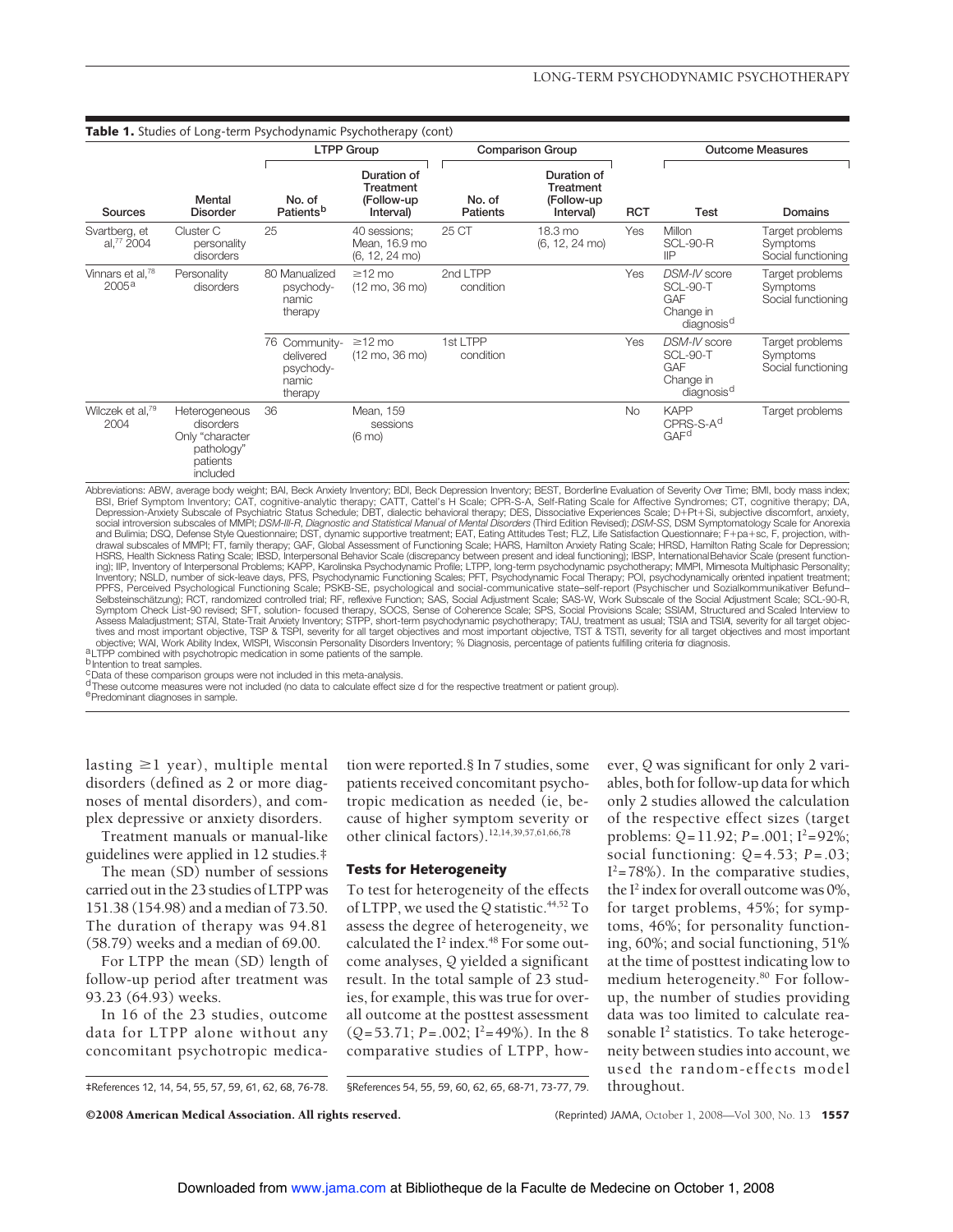#### Tests for Publication Bias

To reduce the file-drawer effect, we tried to identify unpublished studies via the Internet and by contacting researchers. Only 1 additional LTPP study was identified, but it was not included because long-term group therapy was applied.<sup>81</sup> To test for publication bias, we calculated the Spearman rank correlation between effect size and sample size across studies. A significant correlation may indicate a publication bias in which studies with larger effect sizes in 1 direction are more likely to be published.<sup>82</sup> Due to the small number of studies providing follow-up data, we assessed the correlations for only the posttreatment effect sizes. All correlations were nonsignificant  $(P > .30)$ .

As another test for publication bias, we assessed the fail-safe number according to Rosenthal for the posttreatment effect sizes.<sup>49</sup> A fail-safe number is the number of nonsignificant, unpublished, or missing studies that would need to be added to a metaanalysis in order to change the results of the meta-analysis from significance to nonsignificance. In the total sample of studies examining LTPP alone, the fail-safe numbers were 921 for overall outcome, 535 for target problems, 623 for general symptoms, and 358 for so-

cial functioning. Due to the smaller number of studies providing data for outcome measures of personality functioning, the fail-safe number was 42 for personality functioning. Even this number is almost twice the number of studies we included. We therefore failed to find any indication of publication bias in this meta-analysis.

#### Correlation of Quality Ratings With Outcome

To examine the relationship between study quality and outcome of LTPP, the within-group effect sizes for overall outcome, target problems, general symptoms, personality functioning, and so-



Overall outcome was assessed by averaging the effect sizes of target problems, general psychiatric symptoms, and personality and social functioning. Effect sizes are Hedges d (ie, within-group effect sizes), measured at the beginning and end of therapy. Error bars represent 95% confidence intervals (CIs). Studies are stratified into randomized controlled trials (RCTs) vs observational studies (with or without control groups).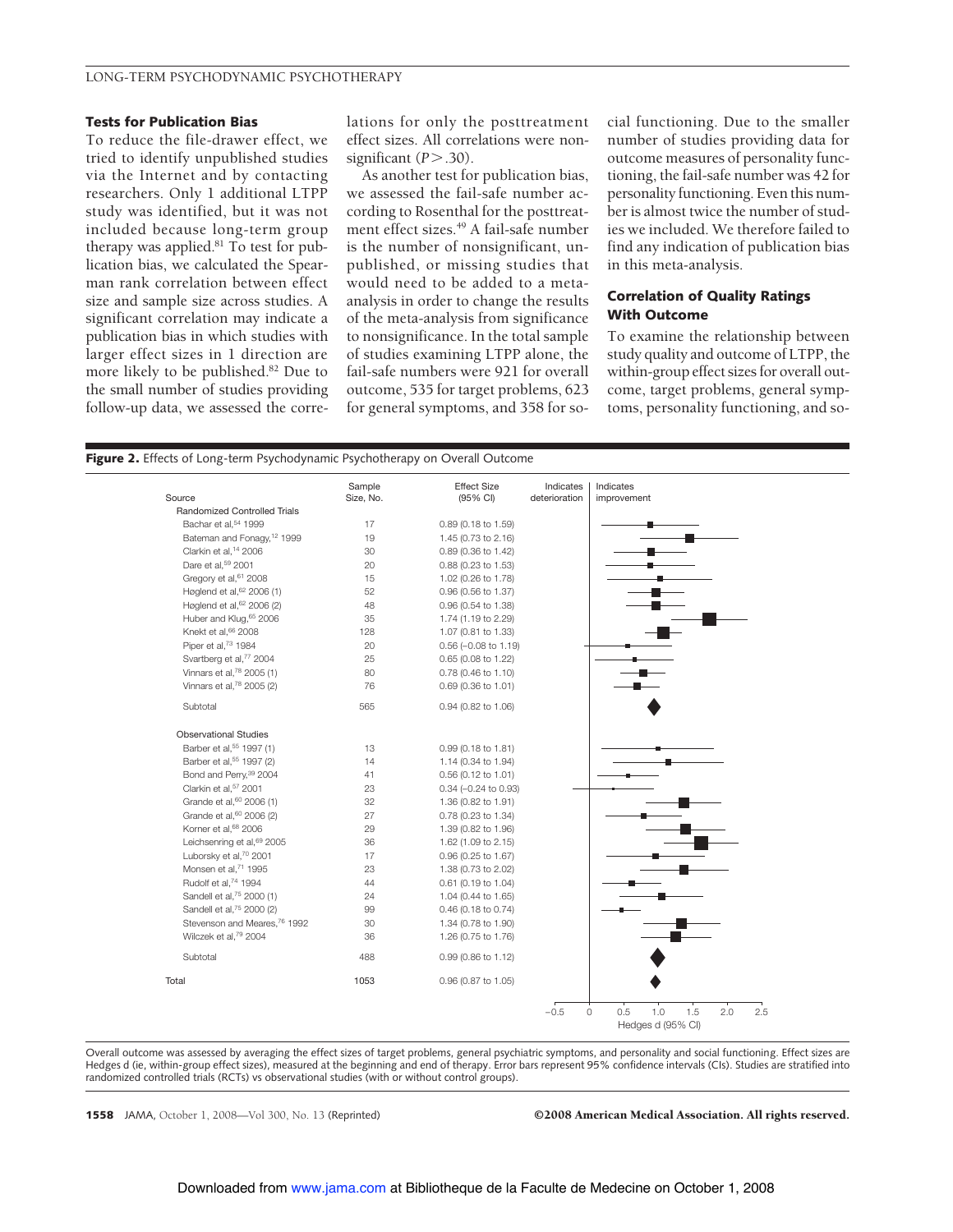cial functioning were correlated with the total score of the Jadad scale. Due to the small number of studies providing follow-up data, correlations were only calculated for posttreatment effect sizes. For this purpose, the average score of the 2 raters was used. All correlations were nonsignificant  $(P > .28)$ .

## Comparison of RCTs With Observational Studies

A forest plot listing the within-group, ie, pretreatment-posttreatment, effect sizes of LTPP on overall outcome for each of the 23 studies is presented in Figure 2. Data are presented separately for RCTs and observational studies. Considering each LTPP condition included in the 23 studies resulted in a total of 13 effect sizes for randomized trials and 15 effect sizes for observational studies.

To test for differences between RCTs and effectiveness (observational) studies, we calculated point biserial correlations in the total sample of 23 studies between the within-group effect size of LTPP at posttest and the type of study design (RCT, 1; observational studies, 0). According to the results, all correlations with outcome measures were nonsignificant ( $P > .36$ ). Observational studies, therefore, did not provide effect sizes significantly different from those of RCTs. There were also no significant differences between the effect sizes of 16 controlled and 7 uncontrolled studies when the 5 studies including observational control groups<sup>55,60,68,74,75</sup>(Table 1) were included  $(P > .22)$ .

In view of these findings, data from RCTs and observational studies were combined in the further analyses of effect sizes of LTPP (see total score in Figure 2).

## Effects of LTPP vs Those of Other Psychotherapy Methods

Eight controlled studies provided the data necessary for comparative analyses of LTPP with other forms of psychotherapy.12,14,54,59,61,68,73,77 These studies included the treatment of personality, eating, and heterogeneous disorders (Table 1). The psychotherapeutic treatments applied in the comparison groups included CBT, cognitive-analytic therapy, dialecticalbehavioral therapy, family therapy, supportive therapy, short-term psychodynamic therapy, and psychiatric treatment as usual (Table 1). For the sample of comparative studies, we tested for a correlation between psychotropic medication (0/1) and outcome. Due to the small number of studies providing data for follow-up assessments, tests of significance were carried out only for the posttherapy data, not for the follow-up data. None of the correlations were significant  $(P > .13)$ . For this reason, we included studies of both LTPP alone and LTPP combined with psychotropic medication in the comparative analyses of LTPP vs other methods of psychotherapy.

In the 8 studies included, the mean (SD) duration of LTPP was 53.41 (30.92) weeks and a median of 52 weeks. The mean number of LTPP sessions was 102.57 (135.58), and a median of 49 sessions. In the comparison groups, the mean treatment duration was 39.02 (22.77) weeks, and a median of 52 weeks; the mean number of sessions was 32.58 (27.65), and a median of 22 sessions. Comparing the within-group effects of LTPP with those of the comparison groups will yield information about the possible additional benefit of LTPP. Due to the small number of studies providing data for follow-up assessments, tests of significance were carried out only for the posttherapy data, not for the follow-up data.

We calculated point biserial correlations  $(r_p)$  between the within-group effect sizes and type of treatment (LTPP vs other psychotherapies, 1/0) as a measure of between-group effect size as described in the methods section.<sup>41,42</sup> According to Cohen,<sup>42(p82)</sup> a point biserial correlation of 0.371 constitutes a large effect size. The point biserial correlation was also used to test for significance of differences between LTPP and other methods of psychotherapy. As a first step, we compared LTPP with other forms of psychotherapy applied in the

comparison groups across the various mental disorders treated in the 8 studies listed above. This comparison included 8 treatment conditions of LTPP and 12 treatment conditions of other psychotherapeutic methods. According to the results, the point biserial correlation between the within-group effect size and treatment condition was significant for overall outcome  $(r_p=0.60)$ ; 95% CI, 0.25-0.81; *P*=.005, n=20), target problems (*rp*=0.49; 95% CI, 0.08- 0.76;  $P = .04$ ,  $n = 18$ ), and personality functioning  $(r_p=0.76; 95\% \text{ CI}, 0.33-$ 0.93; *P*=.02, n=9). Thus, LTPP yielded significantly larger pretreatmentposttreatment effect sizes in overall effectiveness (0.96 vs 0.47), target problems (1.16 vs 0.61), and personality functioning (0.90 vs 0.19) than did other forms of psychotherapy applied in the comparison groups. The between-group effect sizes of  $r_p = 0.60$ , 0.49, and 0.76, respectively, clearly exceed the value of 0.371 and are therefore considered large effects.<sup>42</sup> For social functioning, the between-group effect size was large as well  $(r_p=0.39)$ ; 95% CI, −0.13 to 0.74; *P*=.19, n=13), but not significant due to the small number of studies reporting this outcome (symptoms:  $r_p = 0.29$ ; 95% CI −0.22 to 0.68; *P*=.30, n=14).

In the second step of the comparative analysis, we focused on those studies including complex mental disorders that we defined as personality disorders, chronic mental disorders, or multiple mental disorders. For this purpose, 1 study had to be excluded from analysis because the patient sample was not described as having any of these conditions.73 In order to achieve a sufficient sample size, we did not conduct separate analyses for chronic mental disorders, multiple mental disorders, personality disorders, or complex depression and anxiety disorders. We instead lumped these studies together as studies including "complex mental disorders." In these studies, the point biserial correlation between treatment condition (LTPP vs other psychotherapies) and within-group effect sizes was again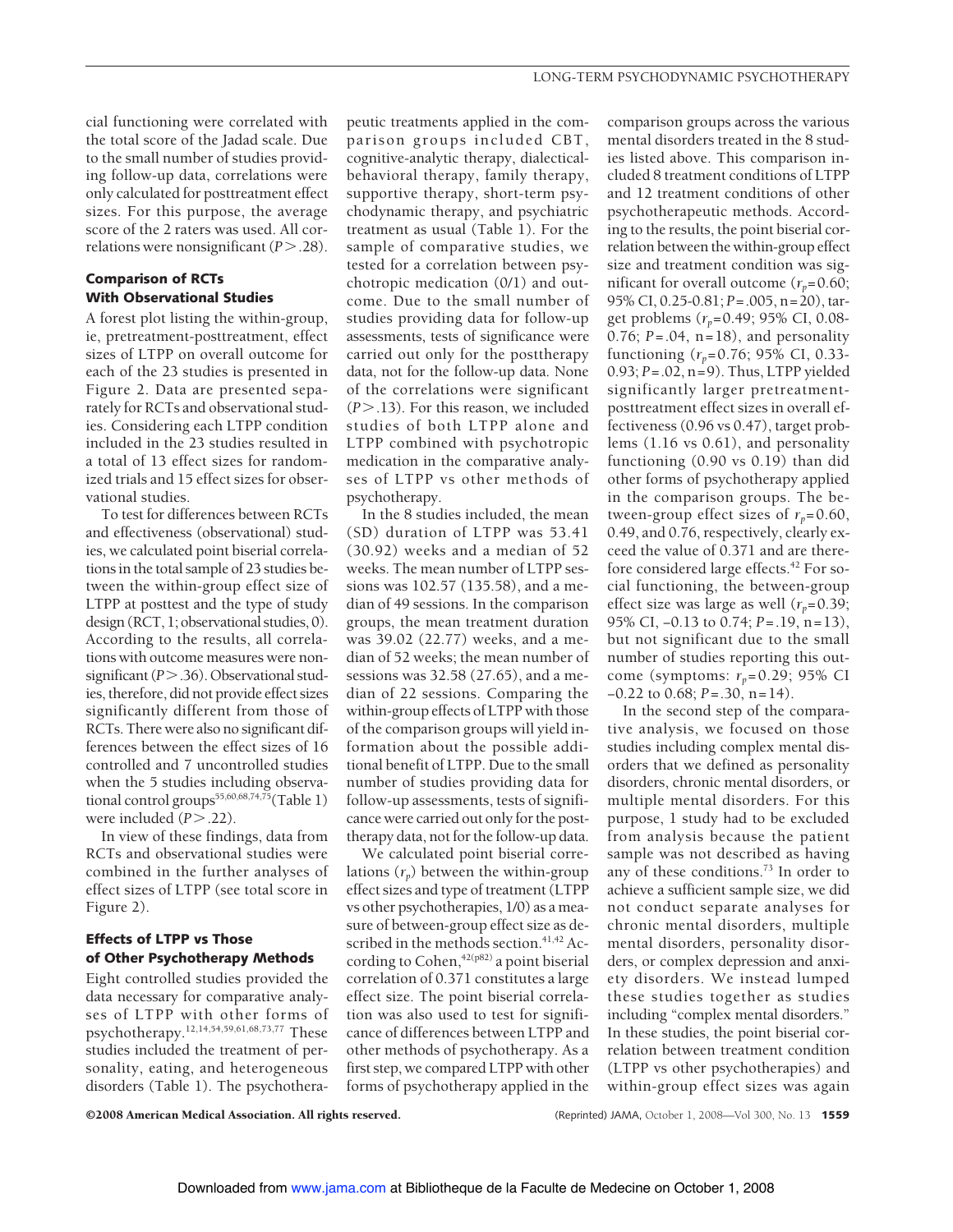Table 2. Effect Sizes (d) of Long-term Psychodynamic Psychotherapy Alone Across Various Mental Disorders

|                                                      | No. of<br><b>Treatment</b><br>Conditions <sup>a</sup> | d (95% CI)             | P Value<br>(2-Tailed Test) |
|------------------------------------------------------|-------------------------------------------------------|------------------------|----------------------------|
| Overall effectiveness pretherapy<br>vs posttherapy   | 20                                                    | 1.03 (0.84 to 1.22)    | < .001                     |
| Overall effectiveness pretherapy<br>vs follow-up     | 8                                                     | 1.25 (1.00 to 1.49)    | < 0.001                    |
| Target problems pretherapy<br>vs posttherapy         | 14                                                    | 1.54 (1.20 to 1.87)    | < 0.01                     |
| Target problems pretherapy<br>vs follow-up           | 6                                                     | 1.98 (1.37 to 2.59)    | < 0.01                     |
| Psychiatric symptoms pretherapy<br>vs posttherapy    | 17                                                    | $0.91$ (0.72 to 1.11)  | < 0.001                    |
| Psychiatric symptoms pretherapy<br>vs follow-up      | 6                                                     | 1.06 (0.64 to 1.47)    | .001                       |
| Personality functioning pretherapy<br>vs posttherapy | $\overline{7}$                                        | 0.78 (0.30 to 1.26)    | .005                       |
| Personality functioning<br>pretherapy vs follow-up   | 3                                                     | 1.02 $(-0.99$ to 3.03) |                            |
| Social functioning pretherapy<br>vs posttherapy      | 14                                                    | 0.81 (0.60 to 1.03)    | < 0.001                    |
| Social functioning pretherapy<br>vs follow-up        | $\overline{7}$                                        | 0.91 (0.49 to 1.34)    | .003                       |

Abbreviations: CI, confidence interval; d, Hedges d; blank cell indicates that no tests of significance were performed<br>due to the small number of studies providing data.

a Because some studies included more than 1 form of long-term psychodynamic psychotherapy, the number of treatment conditions in some cases differs from the number of studies.

significant for overall outcome (*rp*=0.68; 95% CI, 0.35-0.86; *P*=.002, n=18), target problems  $(r_p=0.69; 95\%)$ CI, 0.34-0.87; *P*=.003, n=16), and personality functioning  $(r_p=0.96; 95\%)$ CI, 0.84-0.99;  $P < .001$ , n = 7). The between-group effect sizes were also large, but not significant for general psychiatric symptoms  $(r_p=0.40; 95\%)$ CI, −0.14 to 0.76; *P*=.20, n=12) and social functioning  $(r_p=0.45; 95\% \text{ CI},$ −0.11 to 0.79; *P* = .17, n = 11). The between-group effect sizes of  $r_p = 0.68$ , 0.69, and 0.96 are equivalent to Cohen d=1.8 (95% CI, 0.7-3.4), 1.9 (95% CI, 0.7-3.5), and 6.9 (95% CI, 3.0-14.6), respectively.<sup>42(p22)</sup> In complex mental disorders, therefore, the differences in effect size between LTPP and other forms of psychotherapy for overall outcome, target problems, and personality functioning were between 1.8 and 6.9 standard deviations. Effect sizes can be transformed into percentiles.<sup>42,83</sup> For example, a betweengroup effect size of 1.8 (95% CI, 0.7- 3.4), as identified in overall outcome, indicates that after treatment with LTPP patients on average were better off than 96% of the patients in the comparison groups.

#### Comparison of LTPP Alone and LTPP Combined With Psychotropic Medication

In 7 of the total sample of 23 studies, some patients received concomitant psychotropic medication as needed (ie, patients were not randomly assigned to medication but received medication because of higher symptom severity or other clinical factors). Therefore, we again compared the effect sizes of LTPP alone (16 studies) $\parallel$  and LTPP combined with psychotropic medication (7 studies)<sup>12,14,39,57,61,66,78</sup> by calculating the point biserial correlation between effect size and treatment condition (LTPP alone vs LTPP combined with psychotropic medication, 0/1). For target problems, the correlation was significant  $(r_p = -0.45; 95\% \text{ CI}, -0.11 \text{ to } -0.69;$ *P*=.05). This means that LTPP combined with psychotropic medication yielded significantly smaller pretreatment-posttreatment effect sizes than

LTPP alone in those studies. To avoid bias when estimating the effects of LTPP in specific groups of patients, we decided to include only studies of LTPP alone without concomitant psychotropic medication.

## Effects for LTPP Alone Across Various Mental Disorders

As a first step, we assessed the outcome of LTPP alone by evaluating the effect sizes across the various mental disorders treated in the respective studies of LTPP alone.¶ Four of these 16 studies included 2 treatment conditions of LTPP.55,60,62,75 Thus, 16 studies and 20 treatment conditions of LTPP encompassing 641 patients were evaluated. The within-group effect sizes of LTPP are presented in **TABLE 2**. According to the results, LTPP yielded significant pretreatment-posttreatment effect sizes that were stable at follow-up for all outcome areas. With the exception of personality functioning (0.78), all effect sizes including those at follow-up were more than 0.80 indicating large effects. For overall outcome, we compared the posttreatment effect sizes of LTPP alone with those at follow-up. The effect sizes significantly increased at follow-up (*t*=3.76, *P*=.007).

#### Therapy Duration and Effect Sizes

In the studies of LTPP alone, the number of sessions correlated significan tly wi th the ou tcome for target problems (Spearman  $r_s = 0.62$ , *P*=.03, n=12) and general psychiatric symptoms  $(r_s = 0.54, P = .04, n = 15)$ , at posttest time points. The correlations with overall outcome  $(r_s = 0.29)$ , *P*=.25, n=17), changes in personality  $(r_s = 0.43, P = .40, n = 6)$ , and social functioning  $(r_s = 0.11, P = .73, n = 12)$ were not significant. The duration of therapy (weeks) did not show significant correlations with outcome of LTPP alone  $(P > .07)$ . Again, no correlations were calculated for follow-up data due to the small number of studies providing such data.

!References 54, 55, 59, 60, 62, 65, 68-71, 73-77, 79. ¶References 54, 55, 59, 60, 62, 65, 68-71, 73-77, 79.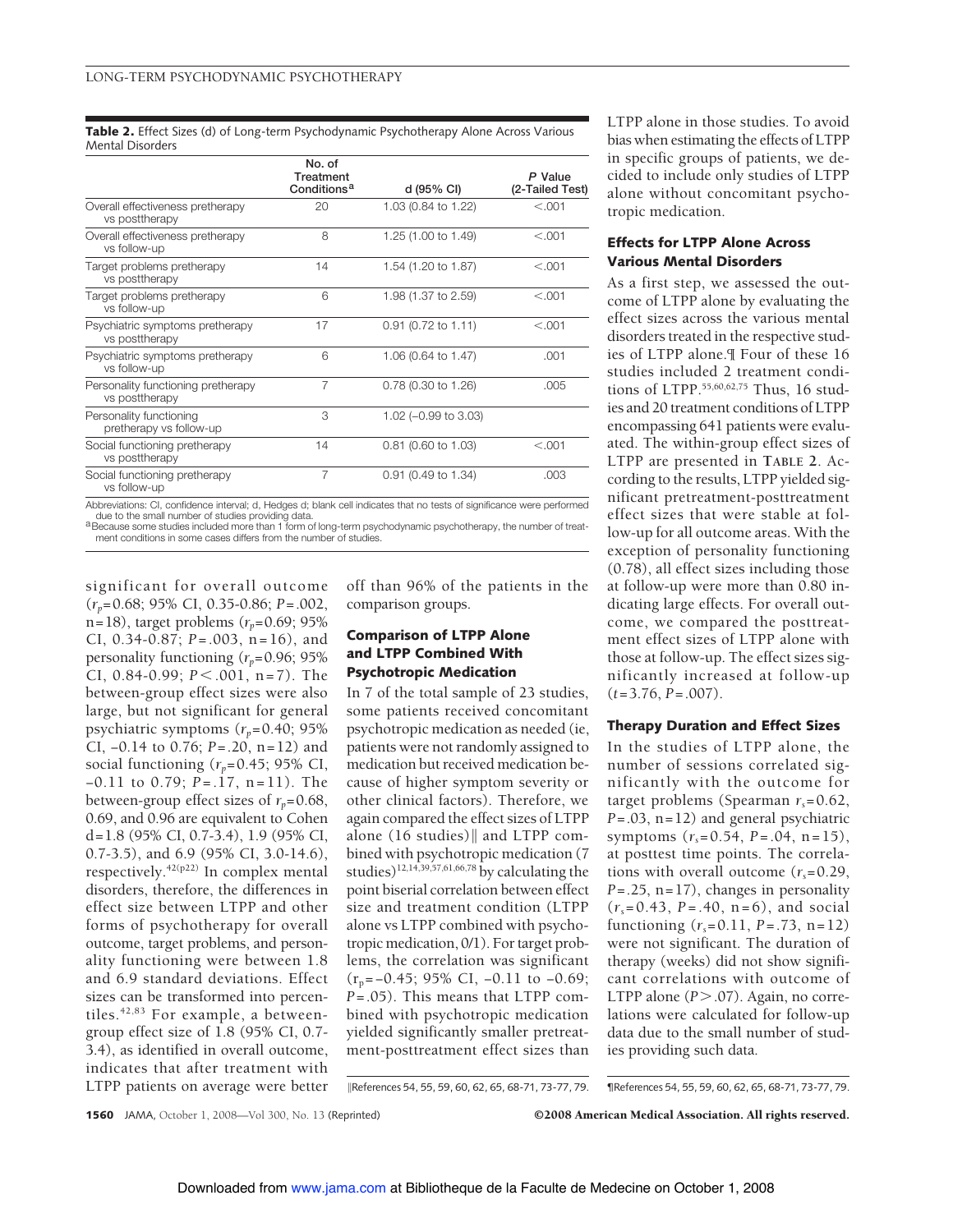## Effect Sizes for LTPP Alone in Patients With Personality **Disorders**

Ten studies included treatments of personality disorders by LTPP (Table 1).# Five studies examined the effects of LTPP alone.<sup>55,68,71,76,77</sup> One study included 2 different groups of personality disorders (avoidant and obsessivecompulsive personality disorder) treated with LTPP.<sup>55</sup> Thus, 5 studies and 6 treatment conditions of LTPP encompassing 134 patients were evaluated with regard to the treatment of personality disorders. According to the results, LTPP alone yielded significant effect sizes for overall outcome, target problems, general psychiatric symptoms, and social functioning at posttest time points (**TABLE 3**). All these effect sizes were more than 0.80 indicating large effects. Large effect sizes were also observed for personality functioning at posttest and for all outcome areas at follow-up. Due to the small number of studies, however, we performed no tests of significance for these findings (Table 3). Also in the following analyses, no tests of significance were performed for follow-up data because of small sample size.

#### Effect Sizes for LTPP Alone in Patients With Chronic Mental Disorders

In 7 studies, patients with chronic mental disorders (defined as mental disorders lasting  $\geq$ 1 year) were treated with LTPP alone.54,59,60,65,69,74,75 This subsample of studies overlaps in part with the studies of multiple mental disorders and depressive and anxiety disorders described below. Two studies included 2 different treatment conditions of LTPP.<sup>60,75</sup> Thus, the data from 7 studies including 9 LTPP treatment conditions including 334 patients were entered in our meta-analysis. According to the results, LTPP alone yielded significant and large effect sizes for overall outcome, general psychiatric symptoms, personality functioning, and social functioning at posttest time points (Table 3). All effect sizes including those at follow-up were again more than 0.80 indicating large effects in all outcome areas.

#### Effect Sizes for LTPP Alone in Patients With Multiple Mental Disorders

To assess the outcome of LTPP alone in patients with multiple mental disorders, we separately evaluated those studies in which at least 50% of the patient sample had 2 or more diagnoses of mental disorders. This group of studies overlaps in part with the studies of personality disorders, chronic mental disorders, and depressive and anxiety disorders because these mental disorders are usually highly comorbid.17-21 This condition was true for 8 studies of LTPP alone.<sup>55,60,62,65,69,71,74,77</sup> Three of

Table 3. Effect Sizes (d) of Long-term Psychodynamic Psychotherapy Alone in Patients With Personality Disorders and Chronic Mental Disorders

|                                                                                              | No. of<br><b>Treatment</b><br>Conditions <sup>a</sup> | d (95% CI)                   | P Value<br>(2-Tailed Test) |
|----------------------------------------------------------------------------------------------|-------------------------------------------------------|------------------------------|----------------------------|
| Patients with personality disorders<br>Overall effectiveness pretherapy<br>vs posttherapy    | 6                                                     | 1.16 (0.82 to 1.50)          | < 0.001                    |
| Overall effectiveness pretherapy<br>vs follow-up                                             | $\overline{2}$                                        | 1.21 $(-1.62$ to 4.03)       |                            |
| Target problems pretherapy<br>vs posttherapy                                                 | 6                                                     | 1.58 (0.80 to 2.35)          | .004                       |
| Target problems pretherapy<br>vs follow-up                                                   | $\overline{2}$                                        | $1.65$ ( $-5.90$ to $9.19$ ) |                            |
| Psychiatric symptoms pretherapy<br>vs posttherapy                                            | 5                                                     | 0.89 (0.49 to 1.29)          | .002                       |
| Psychiatric symptoms pretherapy<br>vs follow-up                                              | $\overline{2}$                                        | $0.92$ (-1.81 to 3.65)       |                            |
| Personality functioning pretherapy<br>vs posttherapy                                         | $\mathbf{1}$                                          | $0.95(-)$                    |                            |
| Personality functioning pretherapy<br>vs follow-up                                           | 1                                                     | $1.04(-)$                    |                            |
| Social functioning pretherapy<br>vs posttherapy                                              | 5                                                     | 0.82 (0.39 to 1.25)          | .007                       |
| Social functioning pretherapy<br>vs follow-up                                                | 1                                                     | $1.13(-)$                    |                            |
| Patients with chronic mental disorders<br>Overall effectiveness pretherapy<br>vs posttherapy | 9                                                     | 1.05 (0.61 to 1.48)          | < 0.001                    |
| Overall effectiveness pretherapy<br>vs follow-up                                             | 3                                                     | 1.36 (0.21 to 2.51)          |                            |
| Target problems pretherapy<br>vs posttherapy                                                 | 4                                                     | 1.70 (0.40 to 3.00)          |                            |
| Target problems pretherapy<br>vs follow-up                                                   | $\mathbf{1}$                                          | $2.45(-)$                    |                            |
| Psychiatric symptoms pretherapy<br>vs posttherapy                                            | 8                                                     | 1.05 (0.69 to 1.41)          | < 0.001                    |
| Psychiatric symptoms pretherapy<br>vs follow-up                                              | 3                                                     | 1.32 (0.63 to 2.01)          |                            |
| Personality functioning pretherapy<br>vs posttherapy                                         | 5                                                     | 0.87 (0.18 to 1.56)          | .02                        |
| Personality functioning pretherapy<br>vs follow-up                                           | $\mathbf{1}$                                          | $1.79(-)$                    |                            |
| Social functioning pretherapy<br>vs posttherapy                                              | 6                                                     | 0.88 (0.40 to 1.37)          | .004                       |
| Social functioning pretherapy<br>vs follow-up                                                | 3                                                     | 1.23 (-0.06 to 2.52)         |                            |

Abbreviations: CI, confidence interval; d, Hedges d; blank cell indicates that no tests of significance were performed

due to the small number of studies providing data.<br><sup>4</sup> Because some studies included more than 1 form of long-term psychodynamic psychotherapy, the number of treat-<br>ment conditions in some cases differs from the number of

#References 12, 14, 55, 57, 61, 68, 71, 76-78.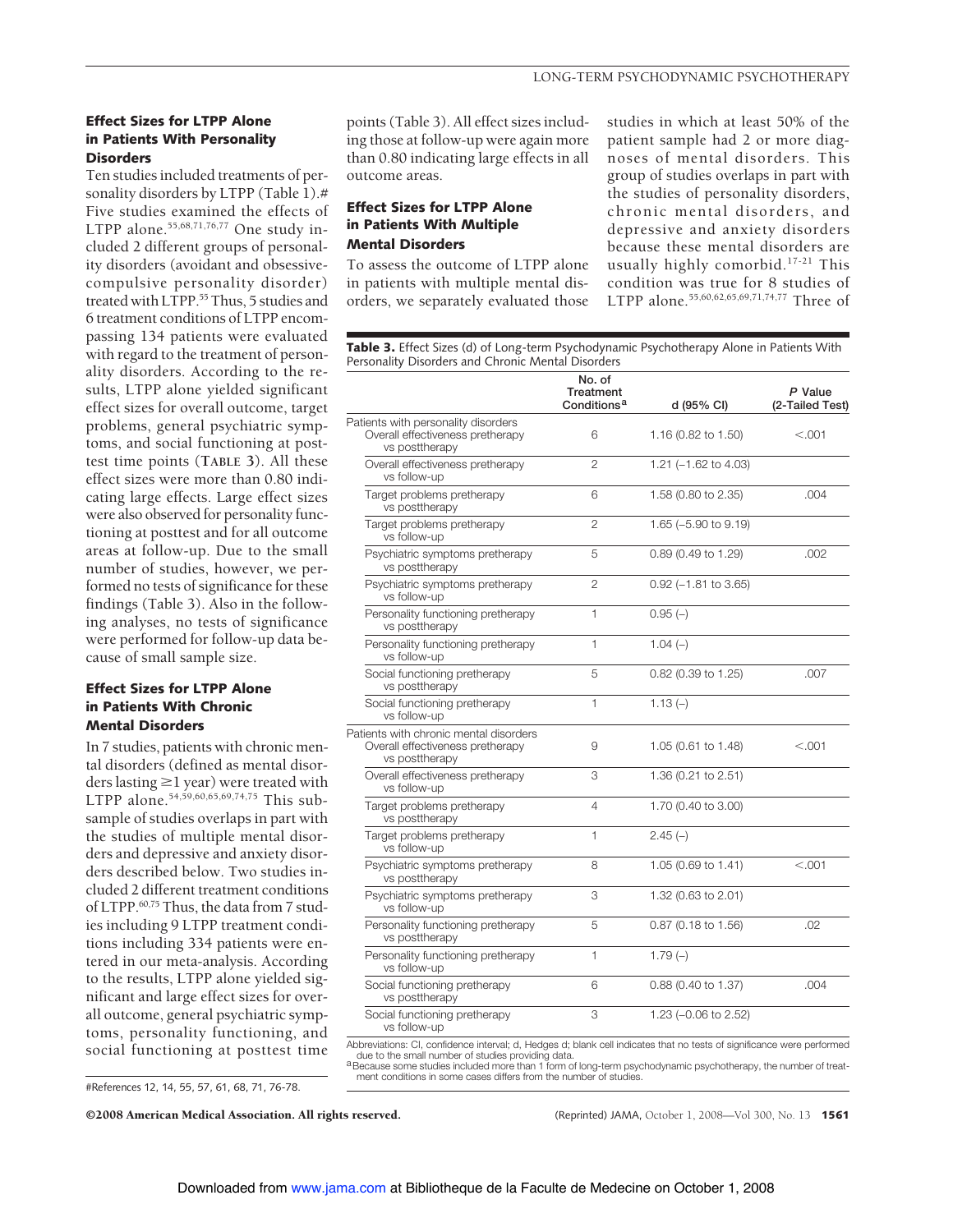these studies included 2 different treatment conditions of LTPP that were evaluated separately.<sup>55,60,62</sup> Thus, 8 studies including 11 LTPP treatment conditions including 349 patients were included in our metaanalysis. According to the results, LTPP yielded significant before-after effect sizes for all outcome domains with the exception of personality functioning. All effect sizes including those at follow-up were more than 0.80 (**TABLE 4**).

#### Effect Sizes for LTPP Alone in Patients With Complex Depressive and Anxiety Disorders

In 5 studies of LTPP alone, the majority of patients had complex depressive and anxiety disorders.60,62,64,69,74 All of

|                                                                                                                 | No. of<br>Treatment<br>Conditions <sup>a</sup> | d (95% CI)             | P Value<br>(2-Tailed Test) |
|-----------------------------------------------------------------------------------------------------------------|------------------------------------------------|------------------------|----------------------------|
| Patients with multiple mental disorders<br>Overall effectiveness pretherapy<br>vs posttherapy                   | 11                                             | 1.09 (0.83 to 1.36)    | < 0.001                    |
| Overall effectiveness pretherapy<br>vs follow-up                                                                | $\overline{7}$                                 | 1.28 (1.01 to 1.54)    | < .001                     |
| Target problems pretherapy<br>vs posttherapy                                                                    | 8                                              | 1.62 (1.07 to 2.18)    | < 0.001                    |
| Target problems pretherapy<br>vs follow-up                                                                      | 5                                              | 1.84 (1.22 to 2.45)    | .002                       |
| Psychiatric symptoms pretherapy<br>vs posttherapy                                                               | 11                                             | 0.98 (0.76 to 1.21)    | < .001                     |
| Psychiatric symptoms pretherapy<br>vs follow-up                                                                 | 5                                              | 1.18 (0.81 to 1.55)    | .001                       |
| Personality functioning pretherapy<br>vs posttherapy                                                            | 3                                              | $0.96$ (-0.52 to 2.44) |                            |
| Personality functioning pretherapy<br>vs follow-up                                                              | $\overline{2}$                                 | 1.43 (-3.32 to 6.18)   |                            |
| Social functioning pretherapy<br>vs posttherapy                                                                 | 9                                              | 0.94 (0.70 to 1.17)    | < 0.001                    |
| Social functioning pretherapy<br>vs follow-up                                                                   | 6                                              | 1.01 (0.57 to 1.45)    | .002                       |
| Patients with complex depressive<br>and anxiety disorders<br>Overall effectiveness<br>pretherapy vs posttherapy | 7                                              | 1.13 (0.74 to 1.51)    | < 0.001                    |
| Overall effectiveness<br>pretherapy vs follow-up                                                                | 5                                              | 1.30 (0.91 to 1.68)    | .001                       |
| Target problems pretherapy<br>vs posttherapy                                                                    | 4                                              | 1.82 (0.87 to 2.77)    |                            |
| Target problems pretherapy<br>vs follow-up                                                                      | 3                                              | 1.94 (1.01 to 2.88)    |                            |
| Psychiatric symptoms<br>pretherapy vs posttherapy                                                               | $\overline{7}$                                 | 1.02 (0.70 to 1.34)    | < 0.001                    |
| Psychiatric symptoms<br>pretherapy vs follow-up                                                                 | 3                                              | 1.32 (0.63 to 2.01)    |                            |
| Personality functioning<br>pretherapy vs posttherapy                                                            | 2                                              | $0.97$ (-6.00 to 7.94) |                            |
| Personality functioning<br>pretherapy vs follow-up                                                              | $\mathbf{1}$                                   | $1.79(-)$              |                            |
| Social functioning pretherapy<br>vs posttherapy                                                                 | 6                                              | 1.02 (0.73 to 1.31)    | < 0.001                    |
| Social functioning pretherapy<br>vs follow-up                                                                   | 5                                              | 0.99 (0.44 to 1.54)    | .009                       |

Table 4. Effect Sizes (d) of Long-term Psychodynamic Psychotherapy Alone in Patients With

Abbreviations: CI, confidence interval; d, Hedges d; Blank cell indicates that no tests were performed due to the small

number of studies providing data.<br><sup>a</sup> Because some studies included more than 1 form of long-term psychodynamic psychotherapy, the number of treat-<br>ment conditions in some cases differs from the number of studies.

these studies included patients with multiple mental disorders. In addition, the patients in 71% of these studies had chronic mental disorders. Thus, the depressive and anxiety disorder subsample of studies included patients with chronic and/or multiple mental disorders (complex mental disorders). Because 2 studies included 2 different treatment conditions of LTPP,  $60,62$  all 5 studies and 7 LTPP treatment conditions including 274 patients were included in our meta-analysis. According to the results, LTPP alone yielded significant and large effect sizes in overall outcome, general psychiatric symptoms, and social functioning at posttest. All effect sizes, including those at follow-up, were more than 0.80 indicating large effects in all outcome areas (Table 4).

## Correlation of Outcome With Specific Patient and Therapist Variables

We examined the effect of the following variables on posttreatment outcome of LTPP (sensitivity analyses): age, sex, diagnostic group (personality disorders, chronic or multiple mental disorders, and depressive and anxiety disorders), general and specific clinical experience of therapists (years), use of treatment manuals (0/1), and specific training in the applied treatment model (0/1). The impact of 10 variables on 10 outcome variables (5 before-after and 5 before follow-up variables) was tested. In order to protect against type I error inflation, we adjusted for multiple testing (0.05/100). All correlations with the outcome of LTPP were nonsignificant  $(P > .04)$ .

#### COMMENT

A considerable proportion of patients with chronic mental disorders or personality disorders do not benefit sufficiently from short-term psychotherapy.<sup>9,10</sup> However, long-term psychotherapy is associated with higher direct costs than short-term psychotherapy. For this reason, it is important to know whether the benefits of LTPP exceed those of short-term treat-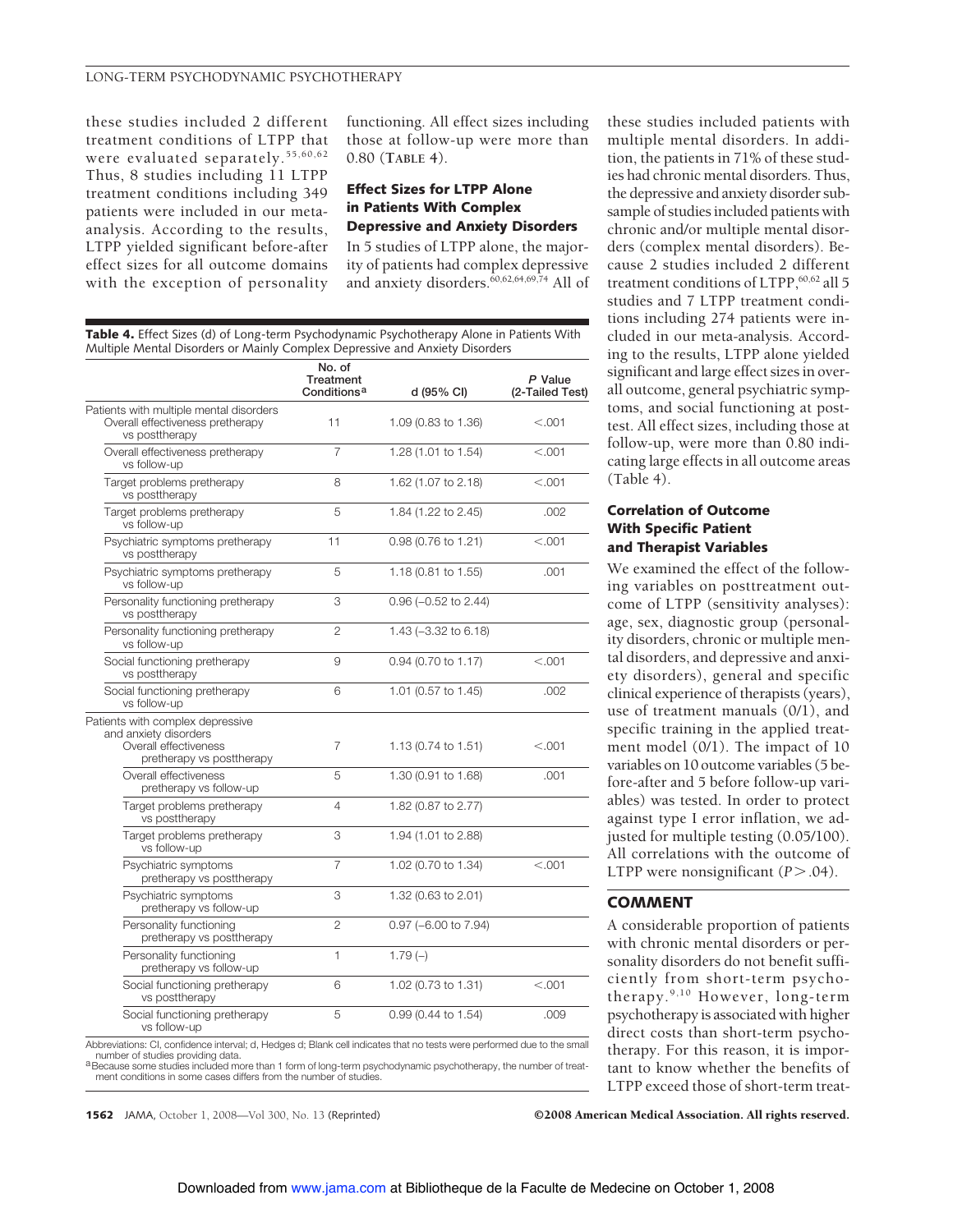ments. In this meta-analysis, LTPP was significantly superior to shorter-term methods of psychotherapy with regard to overall outcome, target problems, and personality functioning. Long-term psychodynamic psychotherapy yielded large and stable effect sizes in the treatment of patients with personality disorders, multiple mental disorders, and chronic mental disorders. The effect sizes for overall outcome increased significantly between end of therapy and follow-up.

One limitation of this meta-analysis may be seen in the limited number of studies. The results presented in this meta-analysis, however, were robust. According to the results of sensitivity analyses, they were independent of age, sex, patient subgroups, experience of therapists or use of treatment manuals. We also did not find indications for publication bias. We performed failsafe number analyses and found that, except for personality functioning, more than 300 studies would need to be added to change the results of the metaanalysis from significance to nonsignificance.

Some of the studies included were carried out in the 1980s and some methodological shortcomings can be expected (eg, problems of randomization, allocation concealment, or observer bias). There was some variance between the included studies with regard to methodological quality as assessed by the scale proposed by Jadad et al.53 That scale, however, did not show significant correlations with effect sizes of LTPP. This was also true for study design (RCTs vs observational studies). The latter result suggests that the outcome data of the RCTs included in this meta-analysis are representative for clinical practice. On the other hand, the results also show that the data of the observational studies did not systematically overestimate or underestimate the effects of LTPP.84 Future studies addressing this question should include more specific comparisons of RCTs and observational studies using comparable treatments and diagnostic groups.

Several studies did not meet our inclusion criteria because the majority of patients had not completed their treatment at the time points when effect sizes were assessed by the authors of the original studies. This was true, for example, for the studies by Brockmann et al, 85 Puschner et al, 86 and Giesen-Bloo et al.87 In the study by Giesen-Bloo, for example, 19 of 42 patients (45%) were still in treatment (LTPP) when outcome was assessed, and only 2 patients had completed LTPP. In the comparison group 27 of 44 patients (61%) were still in treatment, and only 6 patients had completed the treatment. Data from ongoing treatments do not provide valid estimates for treatment outcome at termination or follow-up, eg, if patients received only half of the "dose" of treatment when outcome is assessed.

Whether the effects of psychotherapy improve with longer treatments remains an interesting question. In this meta-analysis, the number of LTPP sessions was significantly correlated with improvements in both target problems and general psychiatric symptoms. These results are consistent with previous findings.<sup>9,10</sup> However, no such correlations were found for the duration of LTPP. The number of sessions and duration of LTPP appear to be different parameters that function differently with regard to the psychotherapeutic process and outcome.

Future research on LTPP, as well as on other approaches when applied as long-term treatment (eg, CBT or interpersonal therapy) should focus on complex mental disorders, such as "double depression" (ie, major depressive disorder plus dysthymic disorder). These studies should compare not only the effects of short-term and long-term psychotherapy but also direct and indirect costs. Some cost-effectiveness studies suggest that LTPP may be a costefficient treatment.<sup>88-90</sup>

**Author Contributions:** Drs Leichsenring and Rabung had full access to all of the data in the study and take responsibility for the integrity of the data and the accuracy of the data analysis. *Study concept and design:* Leichsenring, Rabung.

*Acquisition of data:* Leichsenring, Rabung. *Analysis and interpretation of data:* Leichsenring, Rabung.

*Drafting of the manuscript:* Leichsenring, Rabung. *Critical revision of the manuscript for important intellectual content:* Leichsenring, Rabung. *Statistical analysis:* Leichsenring, Rabung. *Administrative, technical, or material support:* Leichsenring, Rabung.

**Financial Disclosures:** None reported.

**Additional Contributions:** We thank Jacques Barber, PhD (Department of Psychiatry, University of Pennsylvania), John Clarkin, PhD (Weill Medical College of Cornell University, New York), Louis Diguer, PhD (Department of Psychology, University of Laval, Québec), Ivan Eisler, PhD (Institute of Psychiatry, King's College London, England), Dorothea Huber, MD, PhD (Department of Psychosomatic Medicine, Technical University Munich, Germany), Paul Knekt, PhD (National Public Health Institute, Helsinki, Finland), William Lamb, PhD (University of California at Berkeley), William Piper, PhD (Department of Psychiatry, University of British Columbia, Vancouver), Sydney Pulver, MD (Department of Psychiatry, University of Pennsylvania), Frank Petrak, DSc (Department of Psychosomatic Medicine, University of Bochum, Germany), Rolf Sandell, PhD (Department of the Behavioural Sciences, Linköping University, Stockholm, Sweden), Martin Svartberg, MD, PhD (Department of Psychiatry, Mount Sinai Hospital, Toronto), and Alexander Wilczek, MD, PhD (Department of Clinical Neuroscience, Karolinska Institute, Stockholm, Sweden) for information about their studies. None of these individuals received compensation for their support.

#### **REFERENCES**

**1.** Gabbard GO, Gunderson JG, Fonagy P. The place of psychoanalytic treatments within psychiatry. *Arch Gen Psychiatry*. 2002;59(6):505-510.

**2.** Kernberg OF. Psychoanalytic contributions to psychiatry. *Arch Gen Psychiatry*. 2002;59(6):497- 498.

**3.** Fonagy P, Roth A, Higgitt A. Psychodynamic therapies, evidence-based practice and clinical wisdom.*Bull Menninger Clin*. 2005;69(1):1-58.

**4.** Leichsenring F. Comparative effects of short-term psychodynamic psychotherapy and cognitivebehavioral therapy in depression: a meta-analytic approach. *Clin Psychol Rev*. 2001;21(3):401-419.

**5.** Leichsenring F, Leibing E. The effectiveness of psychodynamic therapy and cognitive behavior therapy in the treatment of personality disorders: a meta-analysis. *Am J Psychiatry*. 2003;160(7):1223- 1232.

**6.** Leichsenring F, Rabung S, Leibing E. The efficacy of short-term psychodynamic psychotherapy in specific psychiatric disorders: a meta-analysis. *Arch Gen Psychiatry*. 2004;61(12):1208-1216.

**7.** Leichsenring F. Are psychoanalytic and psychodynamic psychotherapies effective? a review of empirical data. *Int J Psychoanal*. 2005;86(3):841-868.

**8.** Gunderson JG, Gabbard GO. Making the case for psychoanalytic therapies in the current psychiatric environment. *J Am Psychoanal Assoc*. 1999;47 (3):679-704.

**9.** Kopta SM, Howard KI, Lowry JL, Beutler LE. Patterns of symptomatic recovery in psychotherapy.*J Consult Clin Psychol*. 1994;62(5):1009-1016.

**10.** Perry JC, Banon E, Ianni F. Effectiveness of psychotherapy for personality disorders.*Am J Psychiatry*. 1999;156(9):1312-1321.

**11.** Shea MT, Elkin I, Imber SD, et al. Course of depressive symptoms over follow-up: Findings from the National Institute of Mental Health Treatment of Depression Collaborative Research Program. *Arch Gen Psychiatry*. 1992;49(10):782-787. **12.** Bateman A, Fonagy P. The effectiveness of par-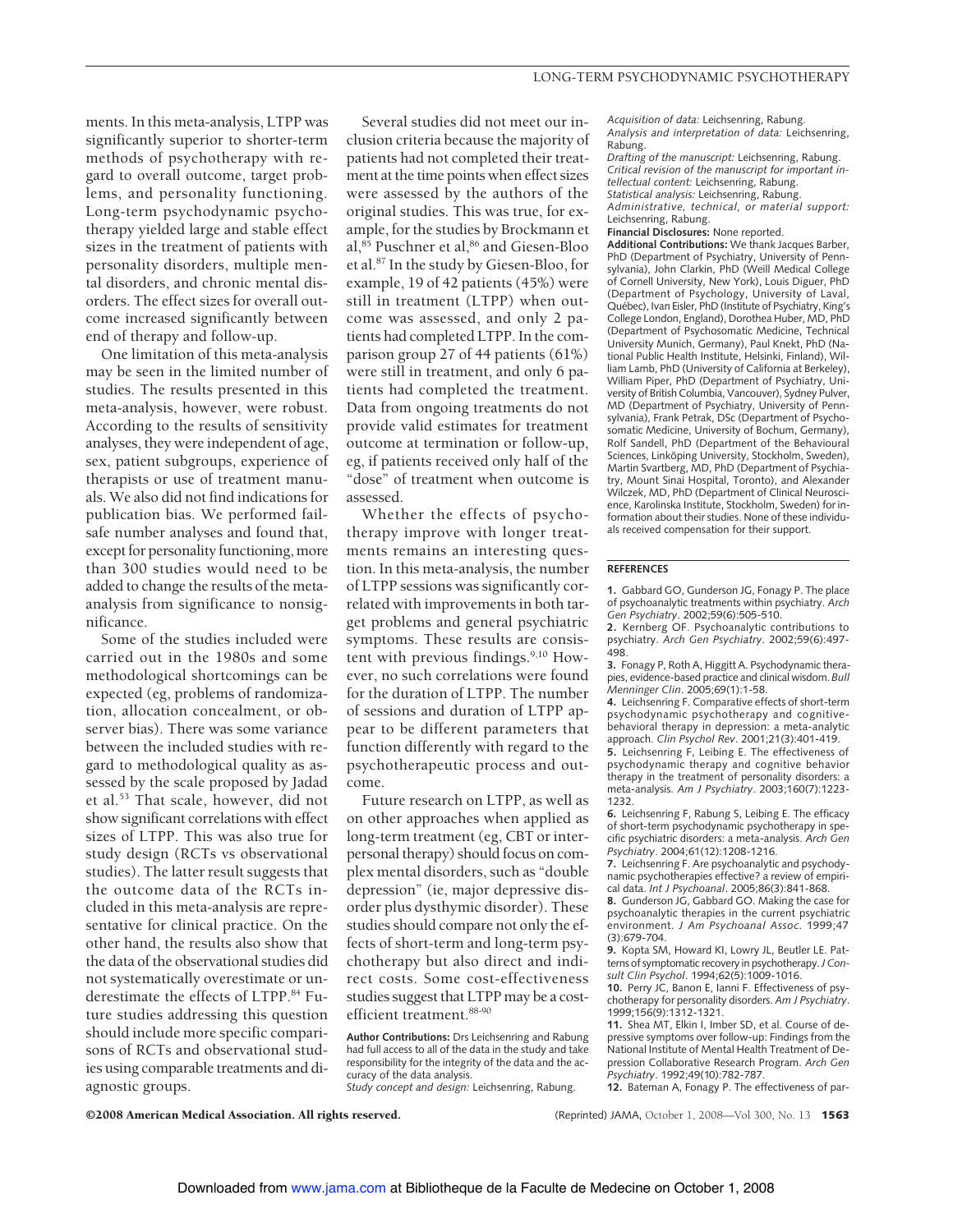tial hospitalization in the treatment of borderline personality disorder, a randomized controlled trial. *Am J Psychiatry*. 1999;156(10):1563-1569.

**13.** Bateman A, Fonagy P. Treatment of borderline personality disorder with psychoanalytically oriented partial hospitalization: an 18-month follow-up. *Am J Psychiatry*. 2001;158(1):36-42.

**14.** Clarkin JF, Levy KN, Lenzenweger MF, Kernberg OF. Evaluating three treatments for borderline personality disorder: a multiwave study. *Am J Psychiatry*. 2007;164(6):922-928.

**15.** Linehan MM, Tutek DA, Heard HL, Armstrong HE. Interpersonal outcome of cognitive behavioral treatment for chronically suicidal borderline patients. *Am J Psychiatry*. 1994;151(12):1771-1776.

**16.** Linehan MM, Comtois KA, Murray AM, et al. Twoyear randomized trial  $+$  follow-up of dialectical behavior therapy vs therapy by experts for suicidal behaviors and borderline personality disorder. *Arch Gen Psychiatry*. 2006;63(7):757-766.

**17.** Lenzenweger M, Lane M, Loranger A, Kessler R. *DSM-IV* Personality disorders in the National Comorbidity Survey Replication. *Biol Psychiatry*. 2007; 62(6):553-564.

**18.** Kantojärvi L, Veijola J, Laksy K, et al. Co-occurrence of personality disorders with mood, anxiety, and substance abuse disorders in a young adult population. *J Personal Disord*. 2006;20(1):102-112.

**19.** Grant BF, Hasin DS, Stinson FS, et al. Prevalence correlates and disability of personality disorders in the United States: results from the Inational Epidemiologic Survey on Alcohol and related conditions. *J Clin Psychiatry*. 2004;65(7):948-958.

**20.** Olfson M, Fireman B, Weissman MM, et al. Mental disorders and disability among patients in a primary care group practice. *Am J Psychiatry*. 1997; 154(12):1734-1740.

**21.** Ormel J, VonKorff M, Ustun TB, Pini S, Korten A, Oldehinkel T. Common mental disorders and disability across cultures: results from the WHO Collaborative Study on Psychological Problems in General Health Care. *JAMA*. 1994;272(22):1741-1748.

**22.** Lamb WK. *A Meta-analysis of Outcome Studies in Long-term Psychodynamic Psychotherapy and Psychoanalysis*[dissertation]*.* Berkley: University of California; 2005.

**23.** Benson K, Hartz A. A comparison of observational studies and randomized, controlled trials. *N Engl J Med*. 2000;342(25):1878-1886.

**24.** Concato J, Shah N, Horwitz R. Randomized, controlled trials, observational studies, and the hierarchy of research designs. *N Engl J Med*. 2000;342(25): 1887-1892.

**25.** Pocock SJ, Elbourne DR. Randomized trials or observational tribulations? *N Engl J Med*. 2000;342 (25):1907-1909.

**26.** Rothwell PM. External validity of randomised controlled trials: to whom do the results of this trial apply? *Lancet*. 2005;365(9453):82-93.

**27.** Seligman ME. The effectiveness of psychotherapy. The Consumer Reports study. *Am Psychol*. 1995;50(12):965-974.

**28.** Westen D, Novotny CM, Thompson-Brenner H. The empirical status of empirically supported psychotherapies: assumptions, findings, and reporting in controlled clinical trials. *Psychol Bull*. 2004;130(4): 631-663.

**29.** Shadish WR, Cook TD, Campbell DT. *Experimental and Quasi-Experimental Designs for Generalized Causal Inference.* Boston, MA: Houghton Mifflin Co; 2002.

**30.** Moher D, Cook DJ, Eastwood S, Olkin I, Rennie D, Stroup DF. Improving the quality of reports of meta-analyses of randomised controlled trials: the QUOROM statement. *Lancet*. 1999;354(9193): 1896-1900.

**31.** Stroup DF, Berlin JA, Morton SC, et al. Metaanalysis of observational studies in epidemiology: a proposal for reporting. *JAMA*. 2000;283(15):2008- 2012.

**32.** Gabbard GO. *Long-term Psychodynamic Psy-chotherapy: A Basic Text.*Arlington, VA: American Psychiatric Publishing Inc; 2004.

**33.** Crits-Christoph P, Barber JP. Long-term psychotherapy. In: Ingram RE, Snyder CR, eds. *Handbook of Psychological Change: Psychotherapy Processes & Practices for the 21st Century.* Hoboken, NJ: John Wiley & Sons; 2000:455-473.

**34.** Berlin JA. Does blinding of readers affect the results of meta-analyses? *Lancet*. 1997;350(9072): 185-186.

**35.** Crits-Christoph P. The efficacy of brief dynamic psychotherapy: a meta-analysis.*Am J Psychiatry*. 1992; 149(2):151-158.

**36.** Battle CC, Imber SD, Hoehn-Saric R, Nash ER, Frank JD. Target complaints as criteria of improvement. *Am J Psychother*. 1966;20(1):184-192.

**37.** Derogatis L. *The SCL-90 Manual I: Scoring, Administration and Procedures for the SCL-90-R.* Baltimore, MD: Clinical Psychometric Research; 1977.

**38.** Bond M, Gardner S, Christian J, Sigal J. Empirical study of selfrated defense styles. *Arch Gen Psychiatry*. 1983;40(3):333-338.

**39.** Bond M, Perry JC. Long-term changes in defense styles with psychodynamic psychotherapy for depressive, anxiety, and personality disorders. *Am J Psychiatry*. 2004;161(9):1665-1671.

**40.** Weissman MM, Bothwell S. Assessment of social adjustment by patient self-report. *Arch Gen Psychiatry*. 1976;33(9):1111-1115.

**41.** Rosenthal R. *Meta-analytic Procedures for Social Research: Applied Social Research Methods*. Newbury Park, CA: Sage Publications; 1991.

**42.** Cohen J. *Statistical Power Analysis for the Behavioral Sciences.* Hillsdale, NJ: Lawrence Erlbaum; 1988.

**43.** Hedges LV. Distribution theory for Glass's estimator for effect size and related estimators.*J Educ Behav Stat*. 1981;6(2):107-128.

**44.** Hedges LV, Olkin I. *Statistical Methods for Meta-analysis.* New York, NY: Academic Press; 1985. **45.** Kazis LE, Anderson JJ, Meenan RF. Effect sizes for interpreting changes in health status. *Med Care*. 1989; 27(3)(suppl):S178-S189.

**46.** Hedges LV, Vevea JL. Fixed- and randomeffects models in meta-analysis. *Psychol Methods*. 1998;3(44):486-504.

**47.** Quintana SM, Minami T. Guidelines for metaanalyses of counseling psychology research. *Couns Psychol*. 2006;34(6):839-877.

**48.** Huedo-Medina TB, Sanchez-Meca J, Botella J, Marin-Martinez F. Assessing hetereogeneity in metaanalysis: Q statistic or I2 index. *Psychol Methods*. 2006; 11(2):193-206.

**49.** RosenthalR.The"filedrawerproblem"and tolerance for null results. *Psychol Bull*. 1979;86:638-641.

**50.** Begg CB, Mazumdar M. Operating characteristics of a rank correlation test for publication bias. *Biometrics*. 1994;50(4):1088-1101.

**51.** SPSS Inc. *SPSS 15.0 Command Syntax Reference.* Chicago, IL: SPSS Inc; 2006.

**52.** Rosenberg MS, Adams DC, Gurevitch J. *MetaWin. Statistical software for meta-analysis. Version 2.0.* Sunderland, MA: Sinauer Associates; 1999.

**53.** Jadad AR, Moore RA, Carrol D, et al. Assessing the quality of reports of randomized clinical trials: is blinding necessary? *Control Clin Trials*. 1996;17  $(1):1-12.$ 

**54.** Bachar E, Latzer Y, Kreitler S, Berry EM. Empirical comparison of two psychological therapies: self psychology and cognitive orientation in the treatment of anorexia and bulimia. *J Psychother Pract Res*. 1999; 8(2):115-128.

**55.** Barber JP, Morse JQ, Krakauer ID, Chittams J, Crits-Christoph K. Change in obsessive-compulsive and avoidant personality disorders following time-limited supportive-expressive therapy. *Psychother*. 1997; 34(2):133-143.

**56.** Bond M, Perry JC. Psychotropic medication use, personality disorder and improvement in long-term dynamic psychotherapy. *J Nerv Ment Dis*. 2006; 194(1):21-26.

**57.** Clarkin JF, Foelsch PA, Levy KN, Hull JW, Delaney MSW, Kernberg OF. The development of a psychodynamic treatment for patients with borderline personality disorder: a preliminary study of behavioral change. *J Personal Disord*. 2001;15(6):487-495.

**58.** Levy KN, Meehan KB, Kelly KM, et al. Change in attachment patterns and reflective function in a randomized control trial of transference-focused psychotherapy for borderline personality disorder. *J Consult Clin Psychol*. 2006;74(6):1027-1040.

**59.** Dare C, Eisler I, Russell G, Treasure J, Dodge L. Psychological therapies for adults with anorexia nervosa: randomised controlled trial of out-patient treatments. *Br J Psychiatry*. 2001;178:216-221.

**60.** Grande T, Dilg R, Jakobsen T, et al. Differential effects of two forms of psychoanalytic therapy: results of the Heidelberg-Berlin study. *Psychother Res*. 2006;16(4):470-485.

**61.** Gregory R, Chlebowski S, Kang D, et al. A controlled trial of psychodynamic psychotherapy for cooccurring borderline personality disorder and alcohol use disorder. *Psychother Theo, Res, Pract Train*. 2008; 45:28-41.

**62.** Høglend P, Amlo S, Marble A, et al. Analysis of the patient-therapist relationship in dynamic psychotherapy: an experimental study of transference interpretations. *Am J Psychiatry*. 2006;163(10): 1739-1746.

**63.** Høglend P, Bøgwald KP, Amlo S, et al. Transference interpretations in dynamic psychotherapy: do they really yield sustained effects? *Am J Psychiatry*. 2008; 165(6):763-771.

**64.** Huber D, Klug G, von Rad M. Die Münchner-Prozess-Outcome Studie: Ein Vergleich zwischen Psychoanalysen und psychodynamischen Psychotherapien unter besonderer Berücksichtigung therapiespezifischer Ergebnisse [The Munich processoutcome study: a comparison between psychoanalyses and psychotherapy]. In: Stuhr BM, ed. *Langzeit- Psychotherapie. Perspektiven für Therapeuten und Wissenschaftler.* Stuttgart, Germany: Kohlhammer; 2001: 260-270.

**65.** Huber D, Klug G. Munich Psychotherapy Study (MPS): The effectiveness of psychoanalytic longterm psychotherapy for depression. In: Society for Psychotherapy Research, ed. Book of abstracts. From research to practice*.* Ulm, Germany: Ulmer Textbank; 2006:154.

**66.** Knekt P, Lindfors O, Harkanen T, et al. Randomized trial on the effectiveness of long-and short-term psychodynamic psychotherapy and solution-focused therapy on psychiatric symptoms during a 3-year follow-up. *Psychol Med*. 2008;38(5):689-703.

**67.** Knekt P, Lindfors O, Laaksonen MA, et al. Effectiveness of short-term and long-term psychotherapy on work ability and functional capacity—a randomized clinical trial on depressive and anxiety disorders. *J Affect Disord*. 2008;107(1-3):95-106.

**68.** Korner A, Gerull F, Meares R. Stevenson. Borderline personality disorder treated with the conversational model: a replication study. *Compr Psychiatry*. 2006;47(5):406-411.

**69.** Leichsenring F, Biskup J, Kreische R, Staats H. The effectiveness of psychoanalytic therapy: first results of the Göttingen study of psychoanalytic and psychodynamic therapy. *Int J Psychoanal*. 2005;86(pt 2): 433-455.

**70.** Luborsky L, Stuart J, Friedman S, et al. The Penn Psychoanalytic Treatment Collection: a set of complete and recorded psychoanalyses as a research resource. *J Am Psychoanal Assoc*. 2001;49(1): 217-233.